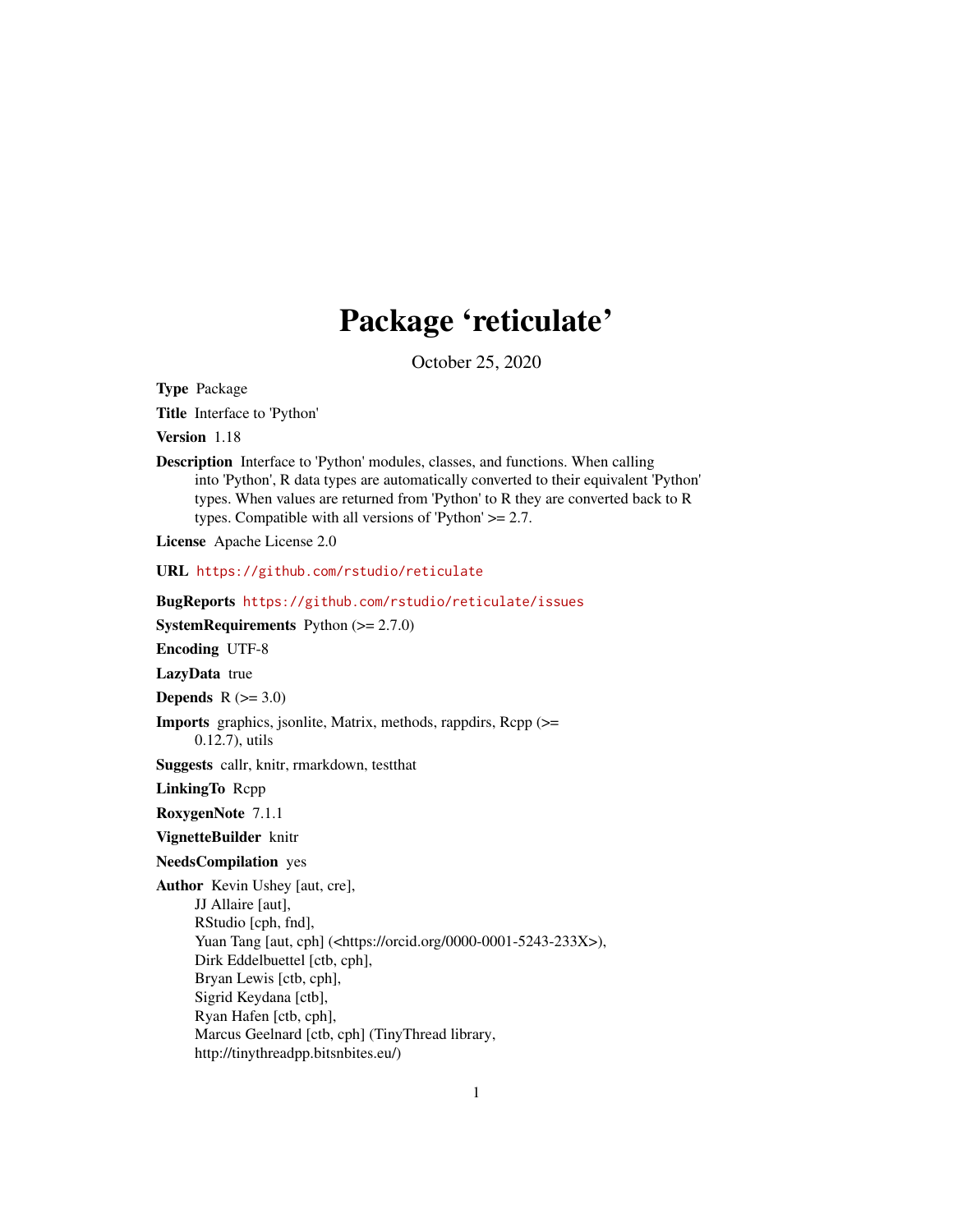Maintainer Kevin Ushey <kevin@rstudio.com> **Repository CRAN** Date/Publication 2020-10-25 05:50:08 UTC

# R topics documented:

| 3                                                                                                                |
|------------------------------------------------------------------------------------------------------------------|
| 4                                                                                                                |
| 5                                                                                                                |
| 6                                                                                                                |
| 6                                                                                                                |
| $\overline{7}$                                                                                                   |
| 9                                                                                                                |
| 9                                                                                                                |
| 10                                                                                                               |
| 11                                                                                                               |
| 11                                                                                                               |
| 12                                                                                                               |
| 12                                                                                                               |
| 13                                                                                                               |
| 13                                                                                                               |
| 14                                                                                                               |
| 14                                                                                                               |
| 15                                                                                                               |
| 15                                                                                                               |
| 16                                                                                                               |
| 16                                                                                                               |
| 16                                                                                                               |
| 18                                                                                                               |
| 19                                                                                                               |
| 19                                                                                                               |
| 20                                                                                                               |
| 20                                                                                                               |
| 21                                                                                                               |
| 22                                                                                                               |
| 22                                                                                                               |
| 24                                                                                                               |
| 24                                                                                                               |
| 25<br>$py\_list\_attributes \ldots \ldots \ldots \ldots \ldots \ldots \ldots \ldots \ldots \ldots \ldots \ldots$ |
| 25                                                                                                               |
| 26                                                                                                               |
| 26                                                                                                               |
| 26                                                                                                               |
| 27                                                                                                               |
|                                                                                                                  |
| 28                                                                                                               |
| 29                                                                                                               |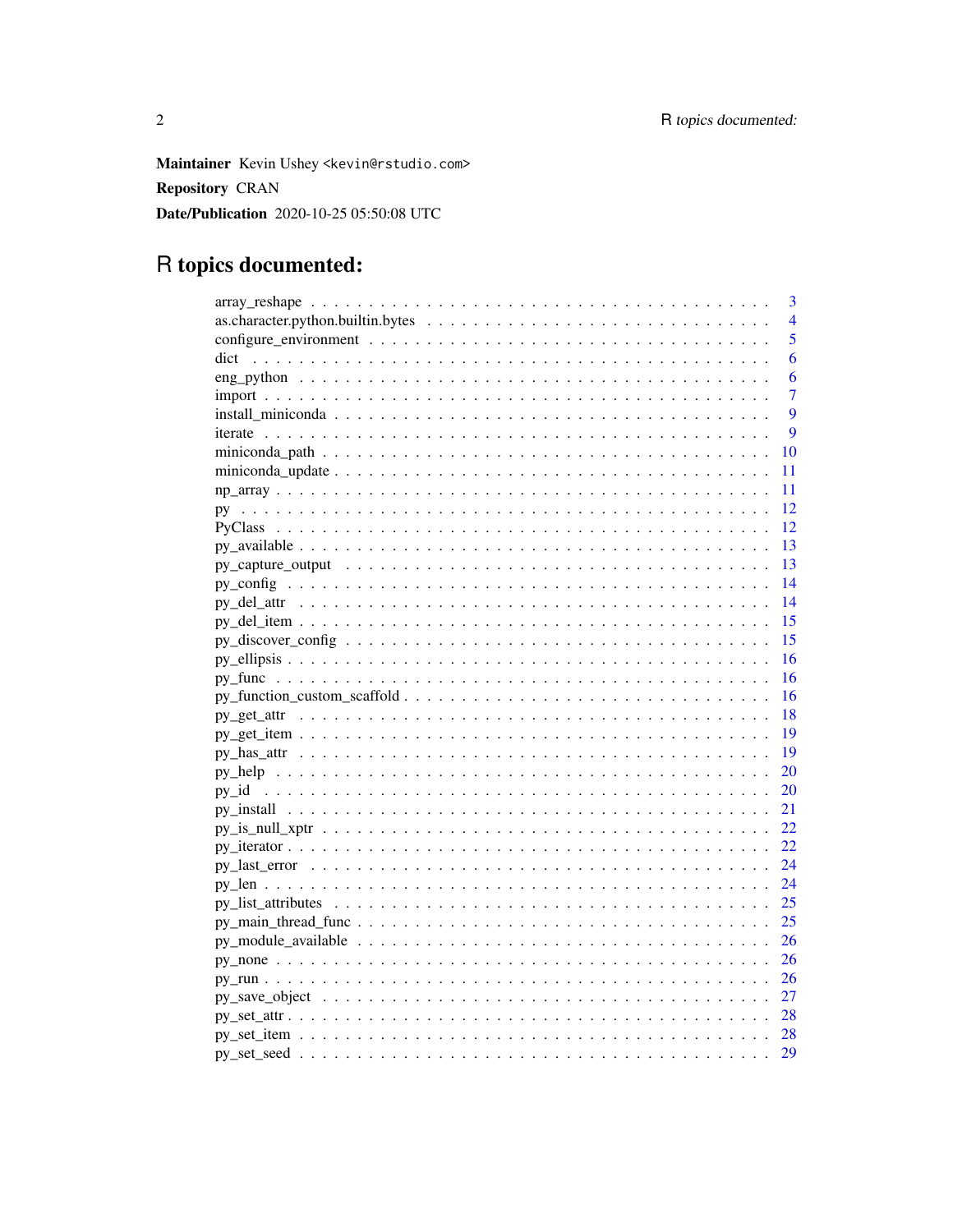<span id="page-2-0"></span>

| Index | 37 |
|-------|----|

array\_reshape *Reshape an Array*

#### Description

Reshape (reindex) a multi-dimensional array, using row-major (C-style) reshaping semantics by default.

#### Usage

 $array\_reshape(x, dim, order = c("C", "F"))$ 

# Arguments

| <b>X</b> | An array                                                                                                                                                                                                                                                                       |
|----------|--------------------------------------------------------------------------------------------------------------------------------------------------------------------------------------------------------------------------------------------------------------------------------|
| dim      | The new dimensions to be set on the array.                                                                                                                                                                                                                                     |
| order    | The order in which elements of x should be read during the rearrangement. "C"<br>means elements should be read in row-major order, with the last index changing<br>fastest; "F" means elements should be read in column-major order, with the first<br>index changing fastest. |

# Details

This function differs from e.g. dim(x) <-dim in a very important way: by default, array\_reshape() will fill the new dimensions in row-major (C-style) ordering, while  $dim \lt-$  () will fill new dimensions in column-major (Fortran-style) ordering. This is done to be consistent with libraries like NumPy, Keras, and TensorFlow, which default to this sort of ordering when reshaping arrays. See the examples for why this difference may be important.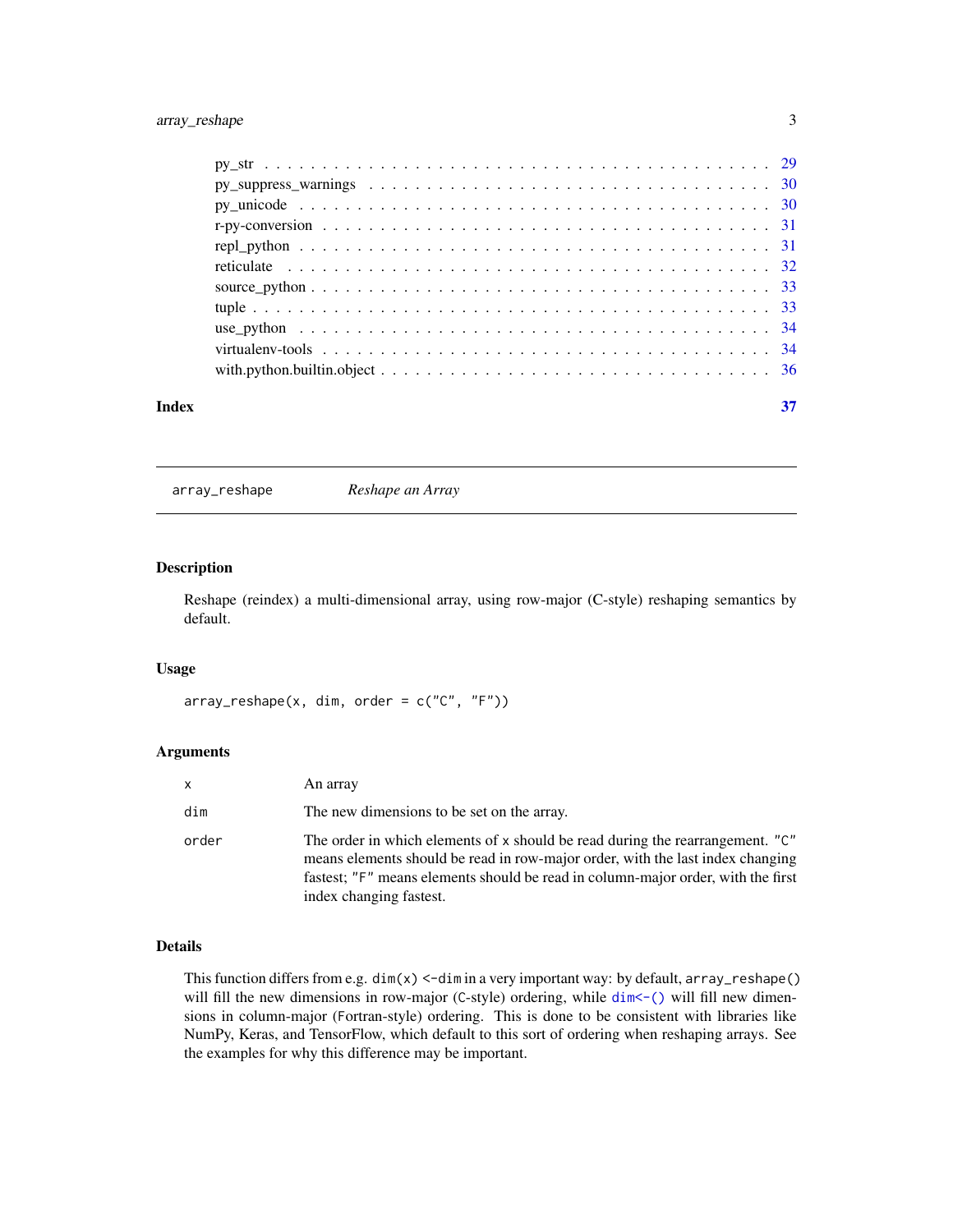# Examples

```
## Not run:
# let's construct a 2x2 array from a vector of 4 elements
x \le -1:4# rearrange will fill the array row-wise
array_reshape(x, c(2, 2))
# [,1] [,2]
# [1,] 1 2
# [2,] 3 4
# setting the dimensions 'fills' the array col-wise
dim(x) <- c(2, 2)x
# [,1] [,2]
# [1,] 1 3
# [2,] 2 4
## End(Not run)
```
as.character.python.builtin.bytes *Convert Python bytes to an R character vector*

# Description

Convert Python bytes to an R character vector

# Usage

```
## S3 method for class 'python.builtin.bytes'
as.character(x, encoding = "utf-8", errors = "strict", \dots)
```

| x        | object to be coerced or tested.                                                                                                       |
|----------|---------------------------------------------------------------------------------------------------------------------------------------|
| encoding | Encoding to use for conversion (defaults to utf-8)                                                                                    |
| errors   | Policy for handling conversion errors. Default is 'strict' which raises an error.<br>Other possible values are 'ignore' and 'replace' |
| $\cdots$ | further arguments passed to or from other methods.                                                                                    |

<span id="page-3-0"></span>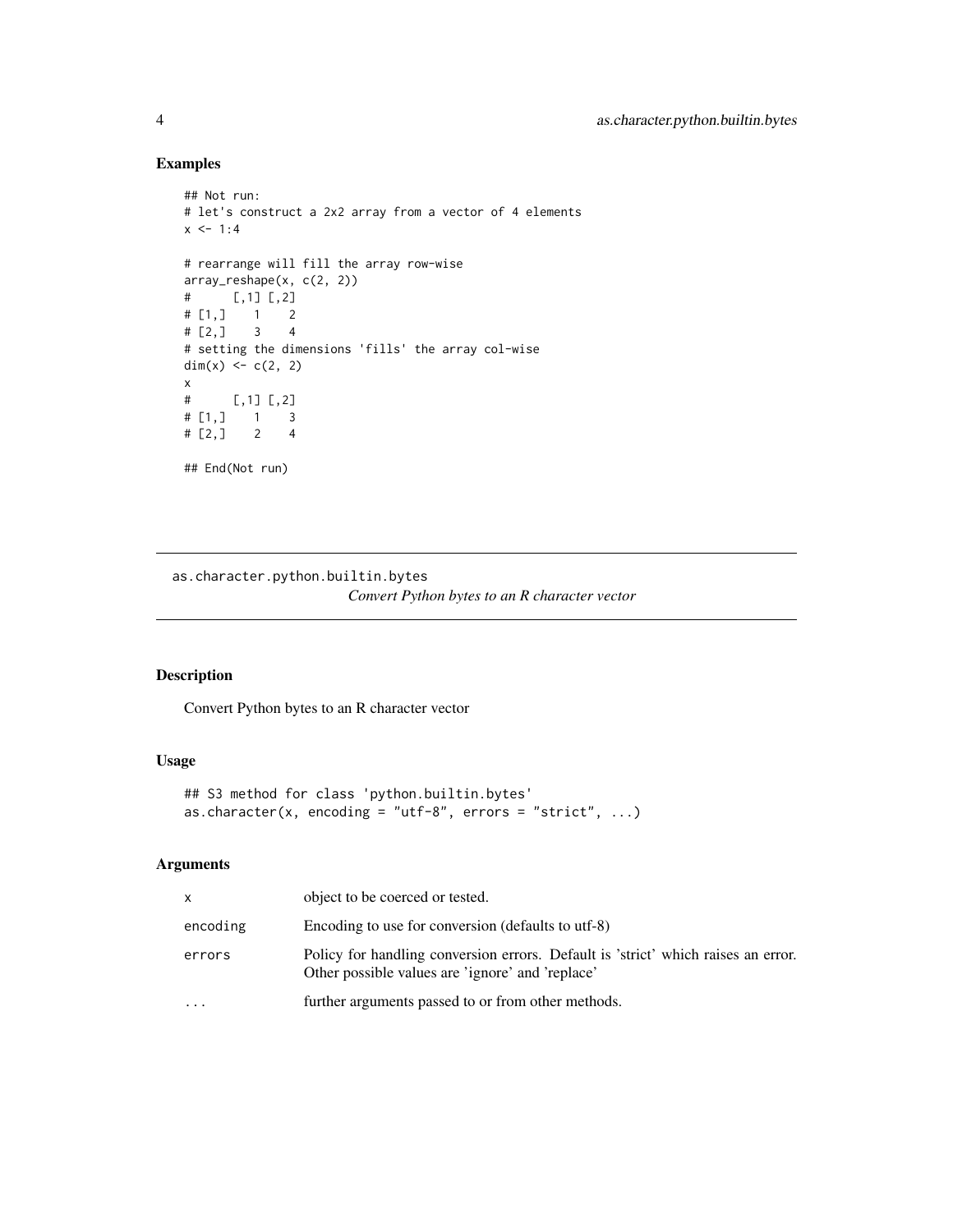<span id="page-4-0"></span>configure\_environment *Configure a Python Environment*

#### Description

Configure a Python environment, satisfying the Python dependencies of any loaded R packages.

#### Usage

configure\_environment(package = NULL, force = FALSE)

# Arguments

| package | The name of a package to configure. When NULL, reticulate will instead look<br>at all loaded packages and discover their associated Python requirements.                                                                                                                                |
|---------|-----------------------------------------------------------------------------------------------------------------------------------------------------------------------------------------------------------------------------------------------------------------------------------------|
| force   | Boolean; force configuration of the Python environment? Note that configure_environment()<br>is a no-op within non-interactive $\bf{R}$ sessions. Use this if you require automatic<br>environment configuration, e.g. when testing a package on a continuous integra-<br>tion service. |

#### Details

Normally, this function should only be used by package authors, who want to ensure that their package dependencies are installed in the active Python environment. For example:

```
.onLoad <- function(libname, pkgname) {
  reticulate::configure_environment(pkgname)
}
```
If the Python session has not yet been initialized, or if the user is not using the default Miniconda Python installation, no action will be taken. Otherwise, reticulate will take this as a signal to install any required Python dependencies into the user's Python environment.

If you'd like to disable reticulate's auto-configure behavior altogether, you can set the environment variable:

RETICULATE\_AUTOCONFIGURE = FALSE

e.g. in your ~/.Renviron or similar.

Note that, in the case where the Python session has not yet been initialized, reticulate will automatically ensure your required Python dependencies are installed after the Python session is initialized (when appropriate).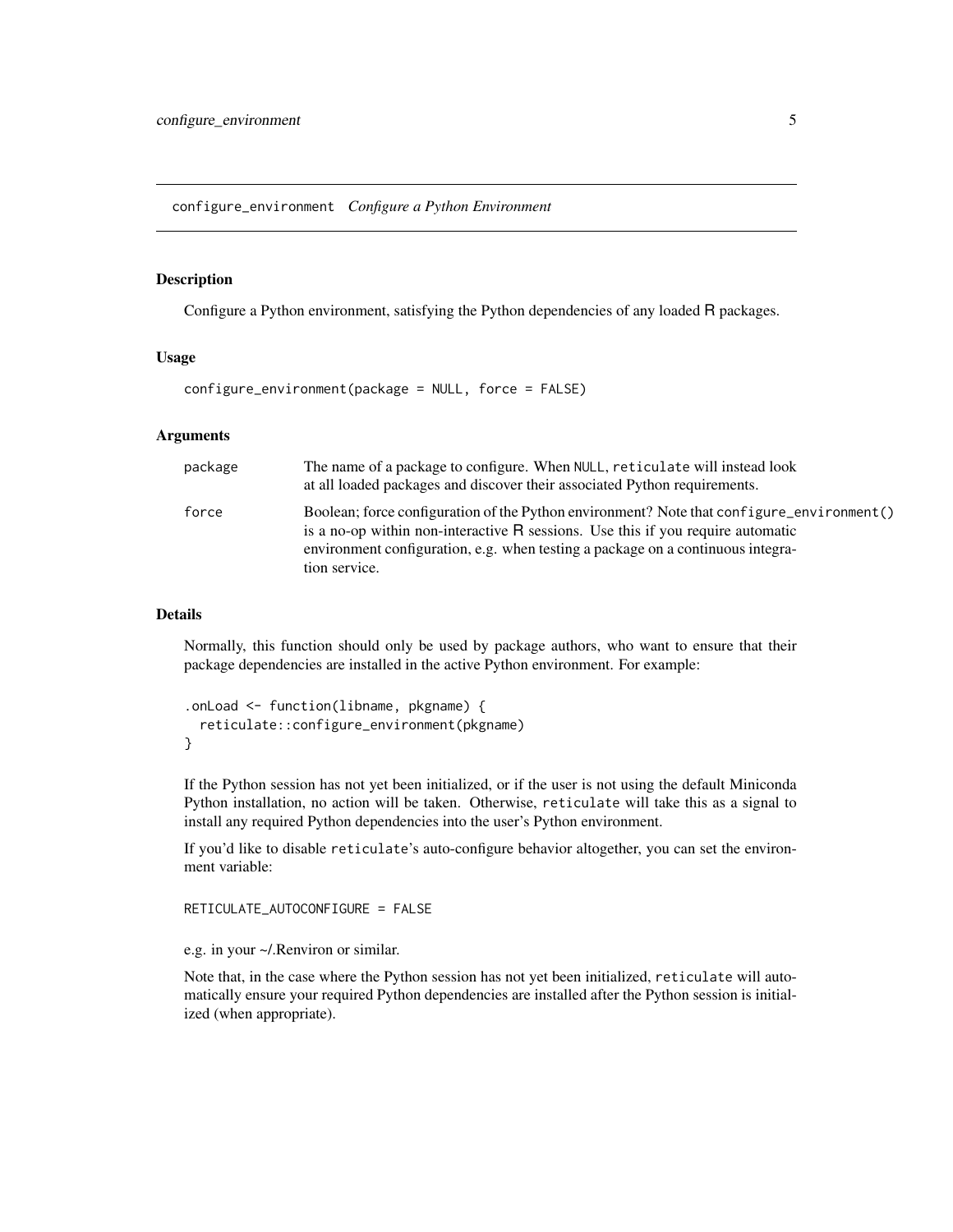<span id="page-5-0"></span>Create a Python dictionary object, including a dictionary whose keys are other Python objects rather than character vectors.

#### Usage

```
dict(..., convert = FALSE)
```
py\_dict(keys, values, convert = FALSE)

#### Arguments

| $\ddots$ | Name/value pairs for dictionary (or a single named list to be converted to a<br>dictionary).                                                          |
|----------|-------------------------------------------------------------------------------------------------------------------------------------------------------|
| convert  | TRUE to automatically convert Python objects to their R equivalent. If you pass<br>FALSE you can do manual conversion using the $py_to_r()$ function. |
| keys     | Keys to dictionary (can be Python objects)                                                                                                            |
| values   | Values for dictionary                                                                                                                                 |

#### Value

A Python dictionary

#### Note

The returned dictionary will not automatically convert its elements from Python to R. You can do manual converstion with the  $py_to_r()$  function or pass convert = TRUE to request automatic conversion.

eng\_python *A reticulate Engine for Knitr*

# Description

This provides a reticulate engine for knitr, suitable for usage when attempting to render Python chunks. Using this engine allows for shared state between Python chunks in a document – that is, variables defined by one Python chunk can be used by later Python chunks.

#### Usage

eng\_python(options)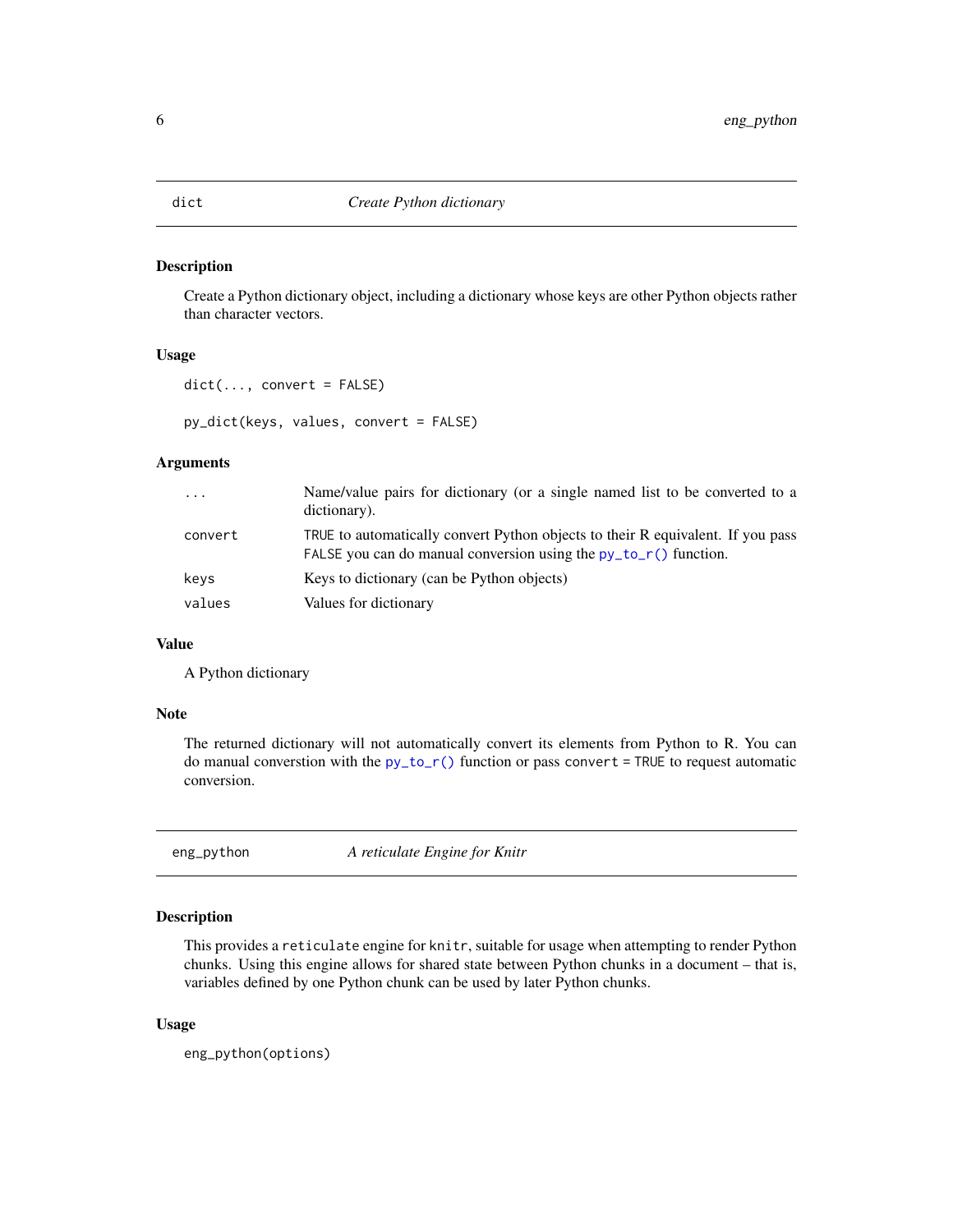#### <span id="page-6-0"></span>import 7

#### **Arguments**

options Chunk options, as provided by knitr during chunk execution.

# Details

The engine can be activated by setting (for example)

knitr::knit\_engines\$set(python = reticulate::eng\_python)

Typically, this will be set within a document's setup chunk, or by the environment requesting that Python chunks be processed by this engine. Note that knitr (since version 1.18) will use the reticulate engine by default when executing Python chunks within an R Markdown document.

import *Import a Python module*

#### Description

Import the specified Python module, making it available for use from R.

#### Usage

```
import(module, as = NULL, convert = TRUE, delay_load = FALSE)
import_main(convert = TRUE)
import_builtins(convert = TRUE)
import_from_path(module, path = ".", convert = TRUE, delay_load = FALSE)
```

| module     | The name of the Python module.                                                                                                                                                                                                                                                 |
|------------|--------------------------------------------------------------------------------------------------------------------------------------------------------------------------------------------------------------------------------------------------------------------------------|
| as         | An alias for module name (affects names of R classes). Note that this is an<br>advanced parameter that should generally only be used in package development<br>(since it affects the S3 name of the imported class and can therefore interfere<br>with S3 method dispatching). |
| convert    | Boolean; should Python objects be automatically converted to their R equiva-<br>lent? If set to FALSE, you can still manually convert Python objects to R via the<br>$py_to_r()$ function.                                                                                     |
| delay_load | Boolean; delay loading the module until it is first used? When FALSE, the mod-<br>ule will be loaded immediately. See <b>Delay Load</b> for advanced usages.                                                                                                                   |
| path       | The path from which the module should be imported.                                                                                                                                                                                                                             |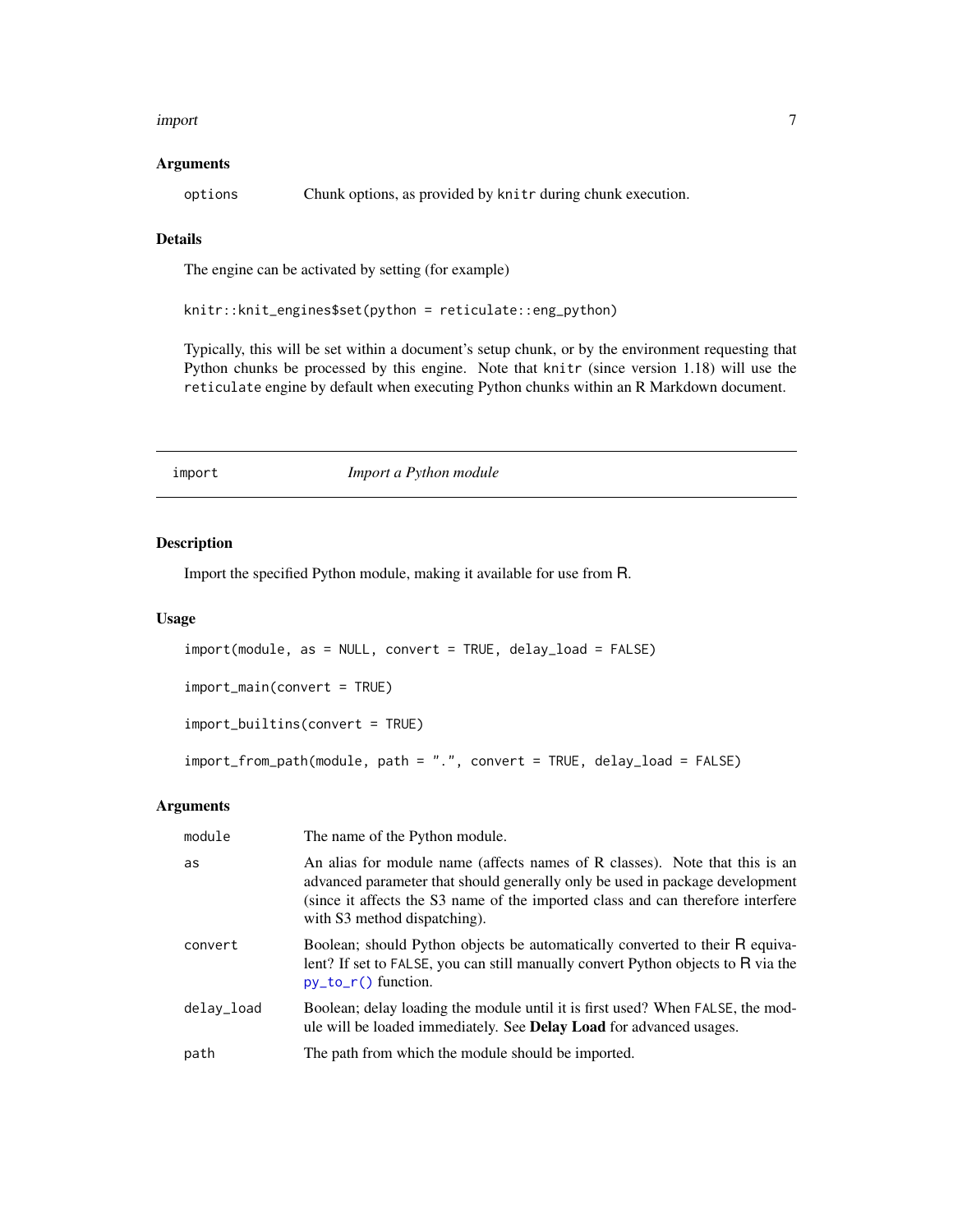#### <span id="page-7-0"></span>Value

An R object wrapping a Python module. Module attributes can be accessed via the \$ operator, or via [py\\_get\\_attr\(\)](#page-17-1).

# Python Built-ins

Python's built-in functions (e.g. len()) can be accessed via Python's built-in module. Because the name of this module has changed between Python 2 and Python 3, we provide the function import\_builtins() to abstract over that name change.

#### Delay Load

The delay\_load parameter accepts a variety of inputs. If you just need to ensure your module is lazy-loaded (e.g. because you are a package author and want to avoid initializing Python before the user has explicitly requested it), then passing TRUE is normally the right choice.

You can also provide a list of named functions, which act as callbacks to be run when the module is later loaded. For example:

```
delay_load = list(
```

```
# run before the module is loaded
before_load = function() \{ \ldots \}# run immediately after the module is loaded
on_load = function() \{ \ldots \}# run if an error occurs during module import
on_error = function(error) \{ \ldots \}
```
# )

Alternatively, if you supply only a single function, that will be treated as an on\_load handler.

#### Import from Path

import\_from\_path() can be used in you need to import a module from an arbitrary filesystem path. This is most commonly used when importing modules bundled with an R package – for example:

```
path <- system.file("python", package = <package>)
reticulate::import_from_path(<module>, path = path, delay_load = TRUE)
```
#### Examples

```
## Not run:
main <- import_main()
sys <- import("sys")
```
## End(Not run)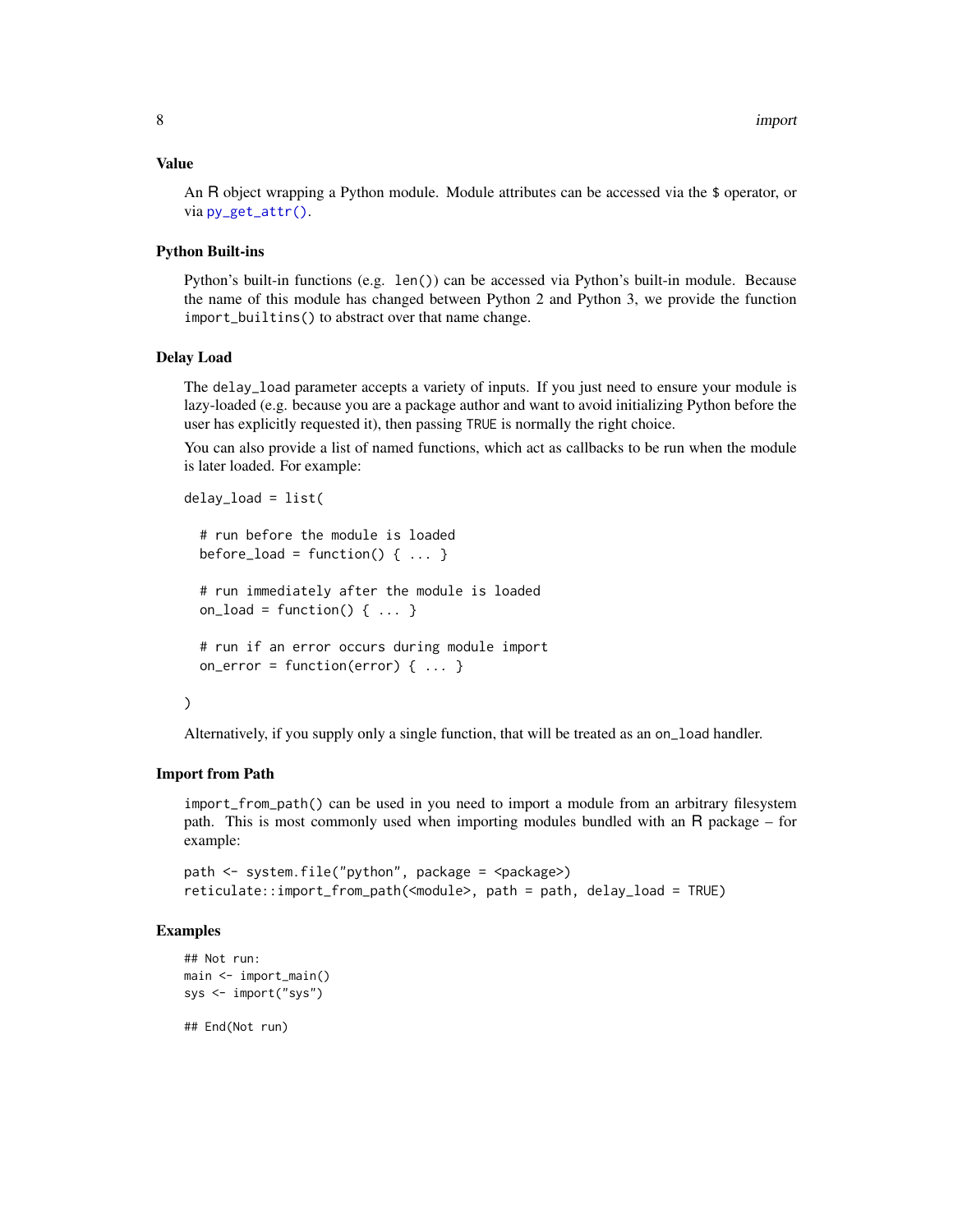<span id="page-8-1"></span><span id="page-8-0"></span>install\_miniconda *Install Miniconda*

# Description

Download the [Miniconda](https://docs.conda.io/en/latest/miniconda.html) installer, and use it to install Miniconda.

#### Usage

```
install_miniconda(path = miniconda_path(), update = TRUE, force = FALSE)
```
# Arguments

| path   | The path in which Miniconda will be installed. Note that the installer does not<br>support paths containing spaces. See miniconda path for more details on the<br>default path used by reticulate. |
|--------|----------------------------------------------------------------------------------------------------------------------------------------------------------------------------------------------------|
| update | Boolean; update to the latest version of Miniconda after install?                                                                                                                                  |
| force  | Boolean; force re-installation if Miniconda is already installed at the requested<br>path?                                                                                                         |

#### See Also

Other miniconda: [miniconda\\_path\(](#page-9-1)), [miniconda\\_update\(](#page-10-1))

iterate *Traverse a Python iterator or generator*

# Description

Traverse a Python iterator or generator

#### Usage

```
iterate(it, f = base::identity, simplify = TRUE)iter_next(it, completed = NULL)
as_iterator(x)
```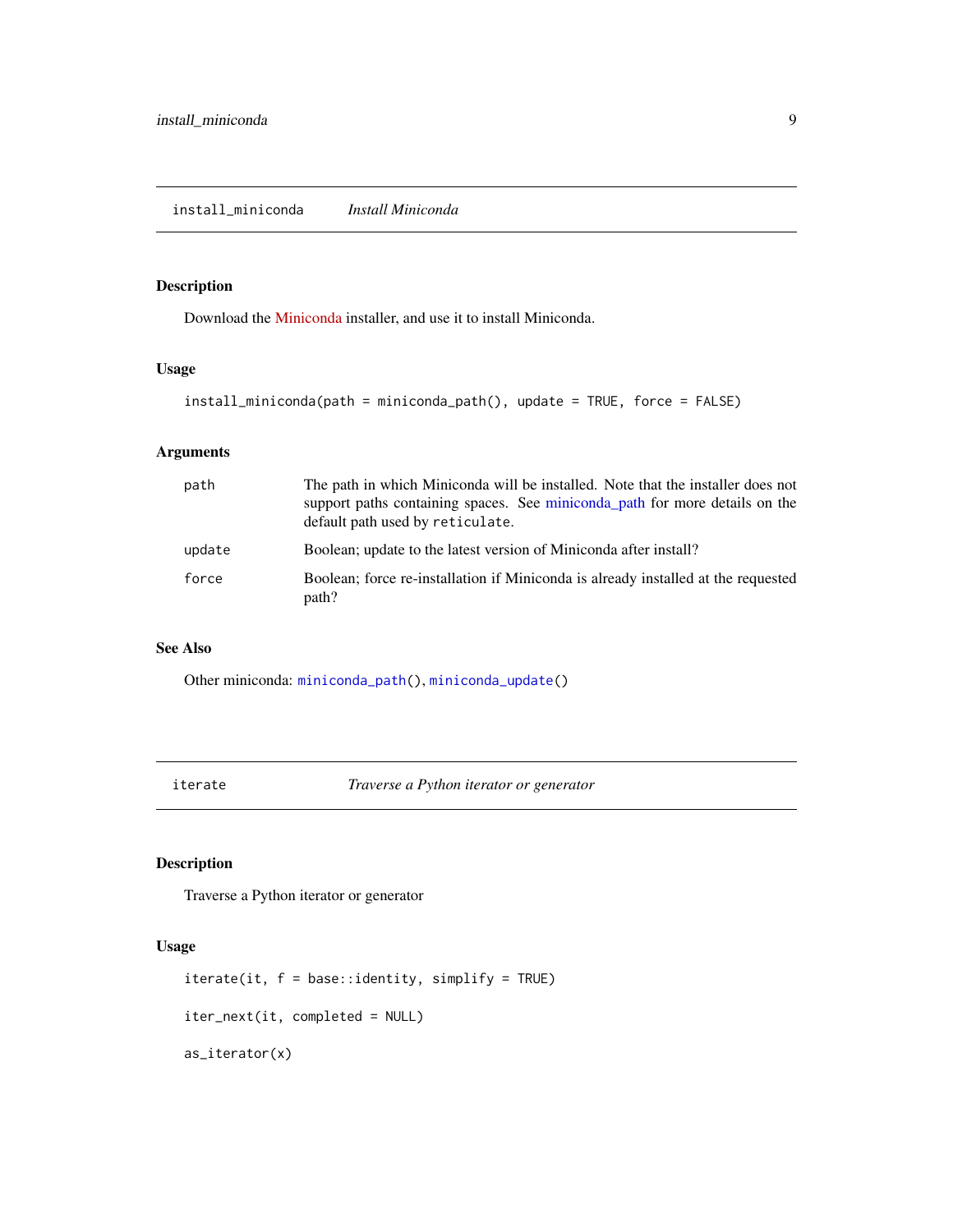# <span id="page-9-0"></span>Arguments

| it           | Python iterator or generator                                                                                                   |
|--------------|--------------------------------------------------------------------------------------------------------------------------------|
| $\mathbf{f}$ | Function to apply to each item. By default applies the identity function which<br>just reflects back the value of the item.    |
| simplify     | Should the result be simplified to a vector if possible?                                                                       |
| completed    | Sentinel value to return from iter_next() if the iteration completes (defaults<br>to NULL but can be any R value you specify). |
| X            | Python iterator or iterable                                                                                                    |

# Details

Simplification is only attempted all elements are length 1 vectors of type "character", "complex", "double", "integer", or "logical".

#### Value

For iterate(), A list or vector containing the results of calling f on each item in x (invisibly); For iter\_next(), the next value in the iteration (or the sentinel completed value if the iteration is complete).

<span id="page-9-1"></span>miniconda\_path *Path to Miniconda*

#### Description

The path to the Miniconda installation to use. By default, an OS-specific path is used. If you'd like to instead set your own path, you can set the RETICULATE\_MINICONDA\_PATH environment variable.

#### Usage

miniconda\_path()

# See Also

Other miniconda: [install\\_miniconda\(](#page-8-1)), [miniconda\\_update\(](#page-10-1))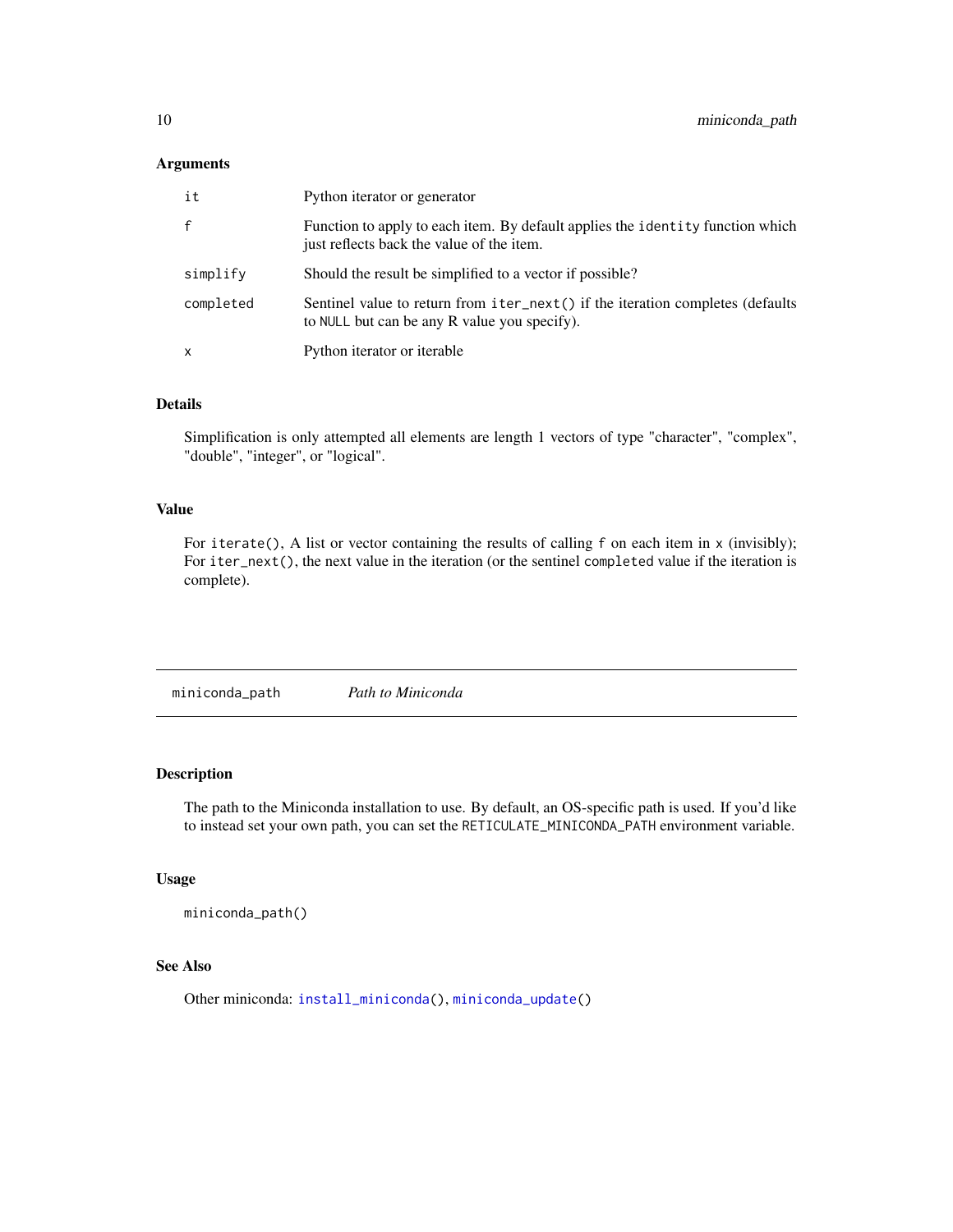<span id="page-10-1"></span><span id="page-10-0"></span>miniconda\_update *Update Miniconda*

#### Description

Update Miniconda to the latest version.

# Usage

```
miniconda_update(path = miniconda_path())
```
# Arguments

path The path in which Miniconda will be installed. Note that the installer does not support paths containing spaces.

# See Also

Other miniconda: [install\\_miniconda\(](#page-8-1)), [miniconda\\_path\(](#page-9-1))

np\_array *NumPy array*

# Description

Create NumPy arrays and convert the data type and in-memory ordering of existing NumPy arrays.

#### Usage

```
np_array(data, dtype = NULL, order = "C")
```
# Arguments

| data  | Vector or existing NumPy array providing data for the array            |
|-------|------------------------------------------------------------------------|
| dtvpe | Numpy data type (e.g. "float32", "float64", etc.)                      |
| order | Memory ordering for array. "C" means C order, "F" means Fortran order. |

# Value

A NumPy array object.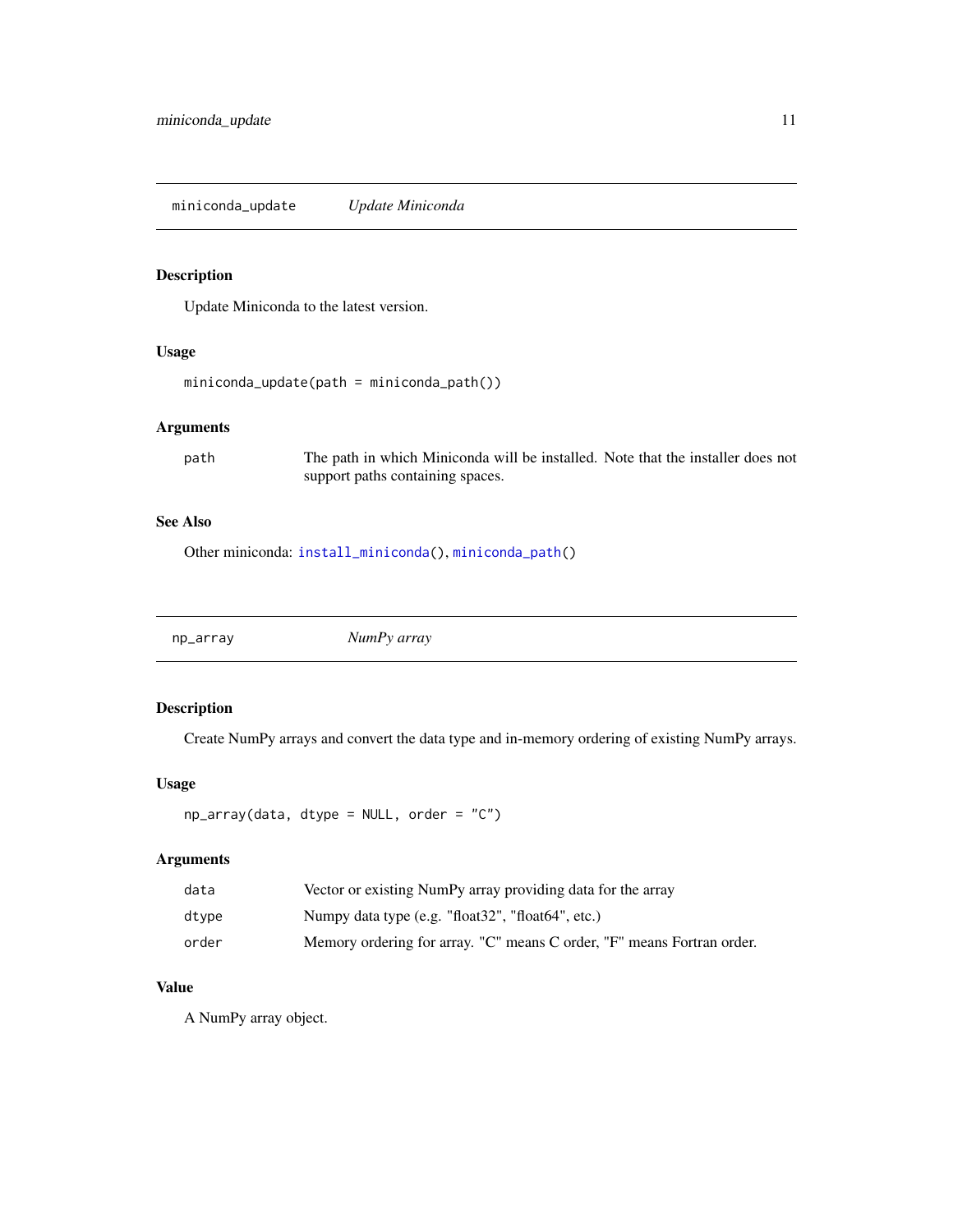<span id="page-11-1"></span><span id="page-11-0"></span>The py object provides a means for interacting with the Python main session directly from R. Python objects accessed through py are automatically converted into R objects, and can be used with any other R functions as needed.

#### Usage

py

#### Format

An R object acting as an interface to the Python main module.

| vC L<br>d. |
|------------|
|------------|

Create a python class

# Description

Create a python class

#### Usage

```
PyClass(classname, defs = list(), inherit = NULL)
```
#### Arguments

| classname | Name of the class. The class name is useful for S3 method dispatch.                               |
|-----------|---------------------------------------------------------------------------------------------------|
| defs      | A named list of class definitions - functions, attributes, etc.                                   |
| inherit   | A list of Python class objects. Usually these objects have the python, builtin, type<br>S3 class. |

# Examples

```
## Not run:
Hi <- PyClass("Hi", list(
  name = NULL,
  \sum_{i=1}^{n} init__\sum_{i=1}^{n} = function(self, name) {
    self$name <- name
    NULL
  },
  say_hi = function(self) {
    paste0("Hi ", self$name)
```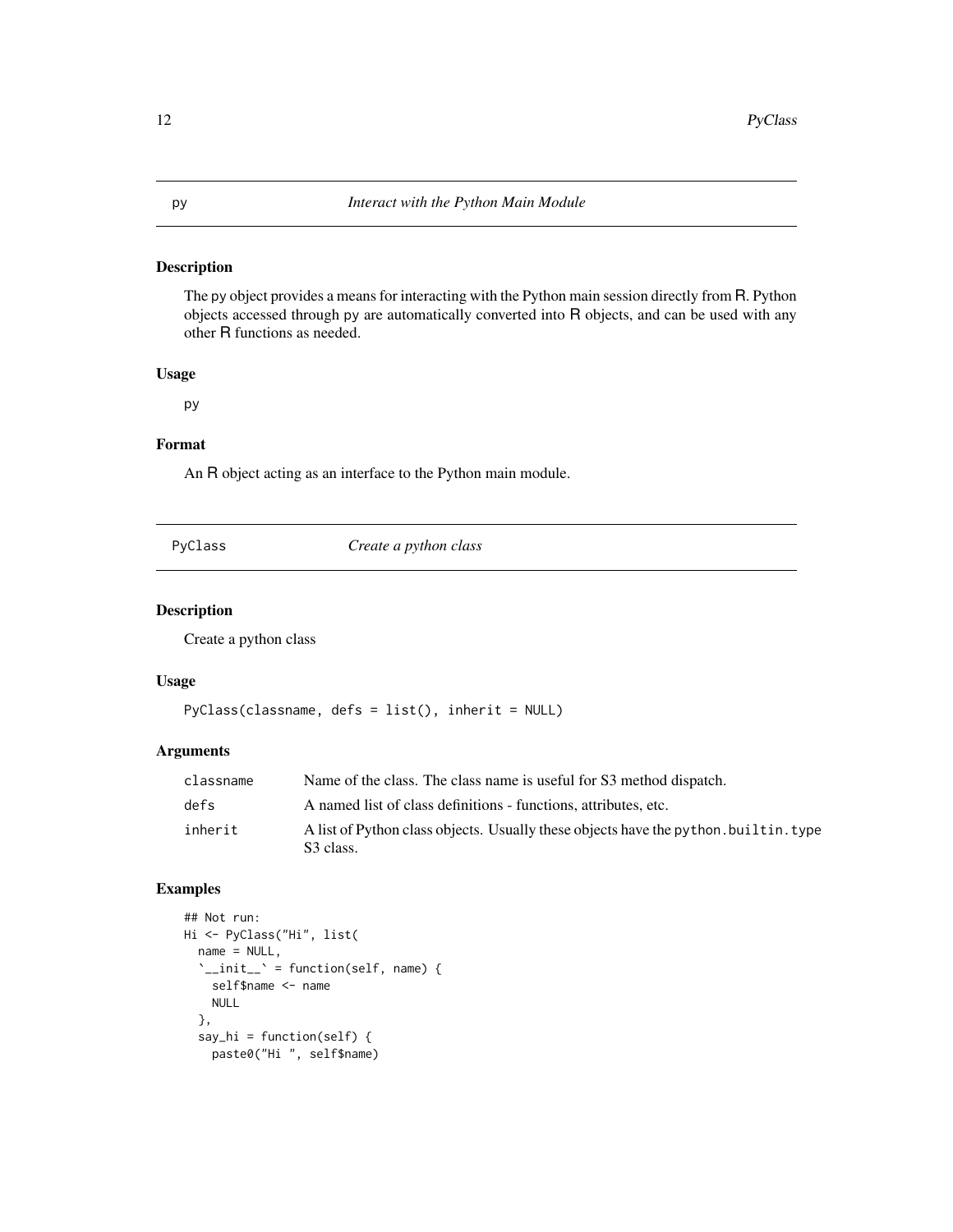# <span id="page-12-0"></span>py\_available 13

```
}
))
a \leftarrow Hi("World")## End(Not run)
```
py\_available *Check if Python is available on this system*

# Description

Check if Python is available on this system

#### Usage

```
py_available(initialize = FALSE)
```
py\_numpy\_available(initialize = FALSE)

#### Arguments

| initialize | TRUE to attempt to initialize Python bindings if they aren't yet available (defaults |
|------------|--------------------------------------------------------------------------------------|
|            | to FALSE).                                                                           |

# Value

Logical indicating whether Python is initialized.

# Note

The py\_numpy\_available function is a superset of the py\_available function (it calls py\_available first before checking for NumPy).

py\_capture\_output *Capture and return Python output*

# Description

Capture and return Python output

# Usage

```
py_capture_output(expr, type = c("stdout", "stderr"))
```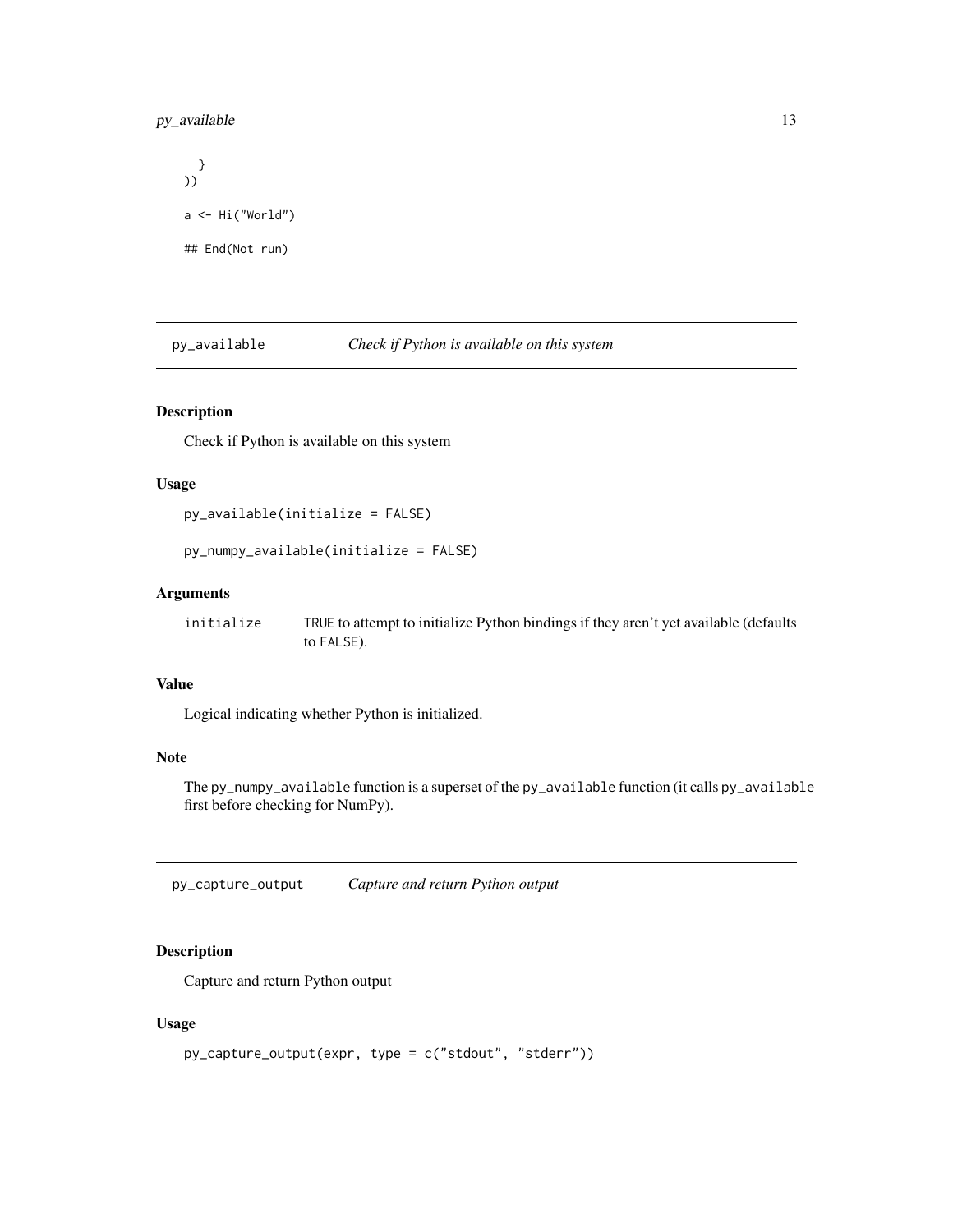# <span id="page-13-0"></span>Arguments

| expr | Expression to capture stdout for                        |
|------|---------------------------------------------------------|
| type | Streams to capture (defaults to both stdout and stderr) |

# Value

Character vector with output

| py_config | Python configuration |
|-----------|----------------------|
|-----------|----------------------|

# Description

Information on Python and Numpy versions detected

## Usage

py\_config()

#### Value

Python configuration object; Logical indicating whether Python bindings are available

py\_del\_attr *Delete an attribute of a Python object*

# Description

Delete an attribute of a Python object

# Usage

py\_del\_attr(x, name)

| x    | A Python object.    |
|------|---------------------|
| name | The attribute name. |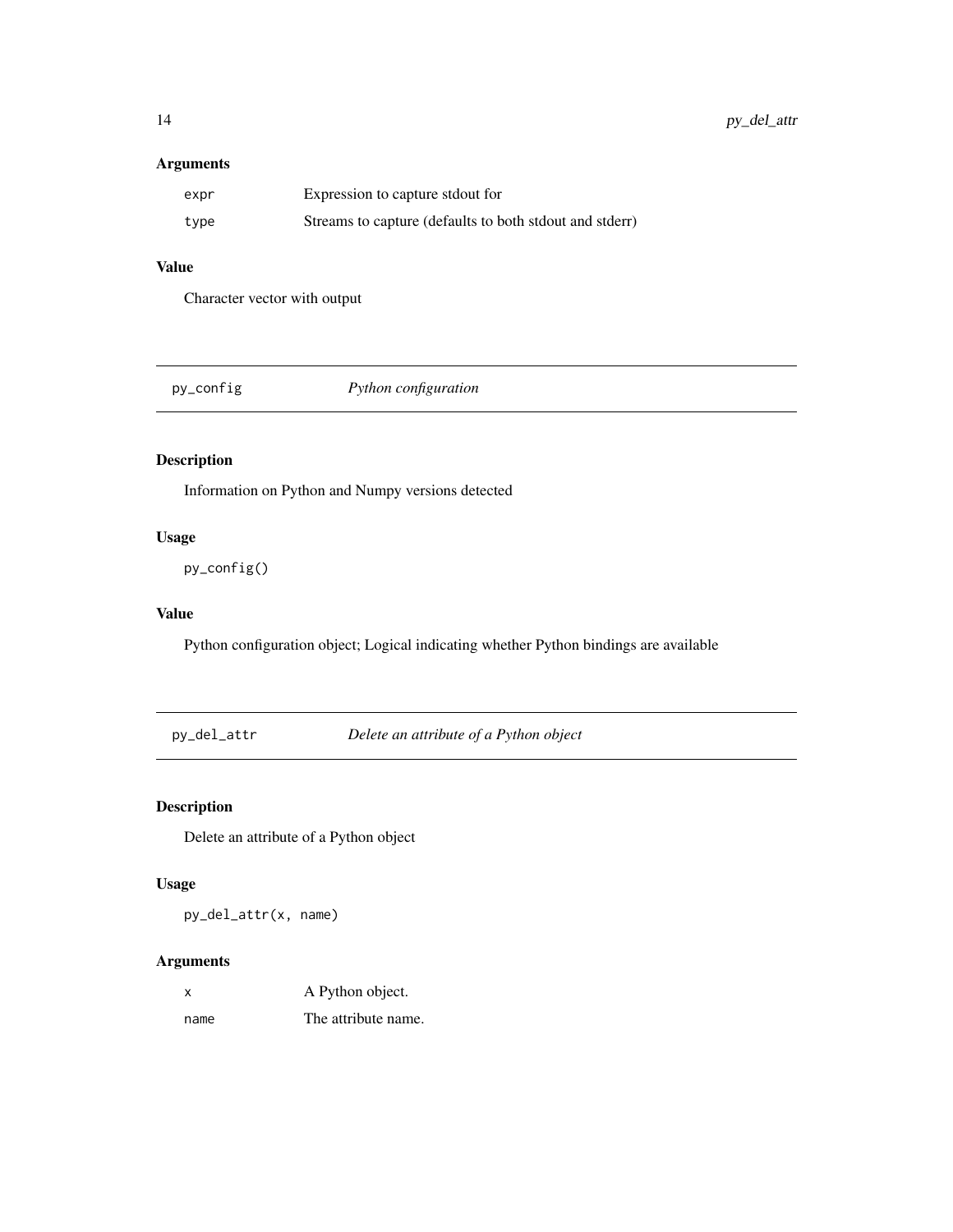<span id="page-14-1"></span><span id="page-14-0"></span>

Delete an item associated with a Python object, as through its \_\_delitem\_\_ method.

#### Usage

```
py_del_item(x, name)
```
#### Arguments

| x    | A Python object. |
|------|------------------|
| name | The item name.   |

#### Value

The (mutated) object x, invisibly.

#### See Also

Other item-related APIs: [py\\_get\\_item\(](#page-18-1)), [py\\_set\\_item\(](#page-27-1))

py\_discover\_config *Discover the version of Python to use with reticulate.*

# Description

This function enables callers to check which versions of Python will be discovered on a system as well as which one will be chosen for use with reticulate.

#### Usage

```
py_discover_config(required_module = NULL, use_environment = NULL)
```
# Arguments

required\_module

A optional module name that must be available in order for a version of Python to be used.

use\_environment

An optional virtual/conda environment name to prefer in the search

#### Value

Python configuration object.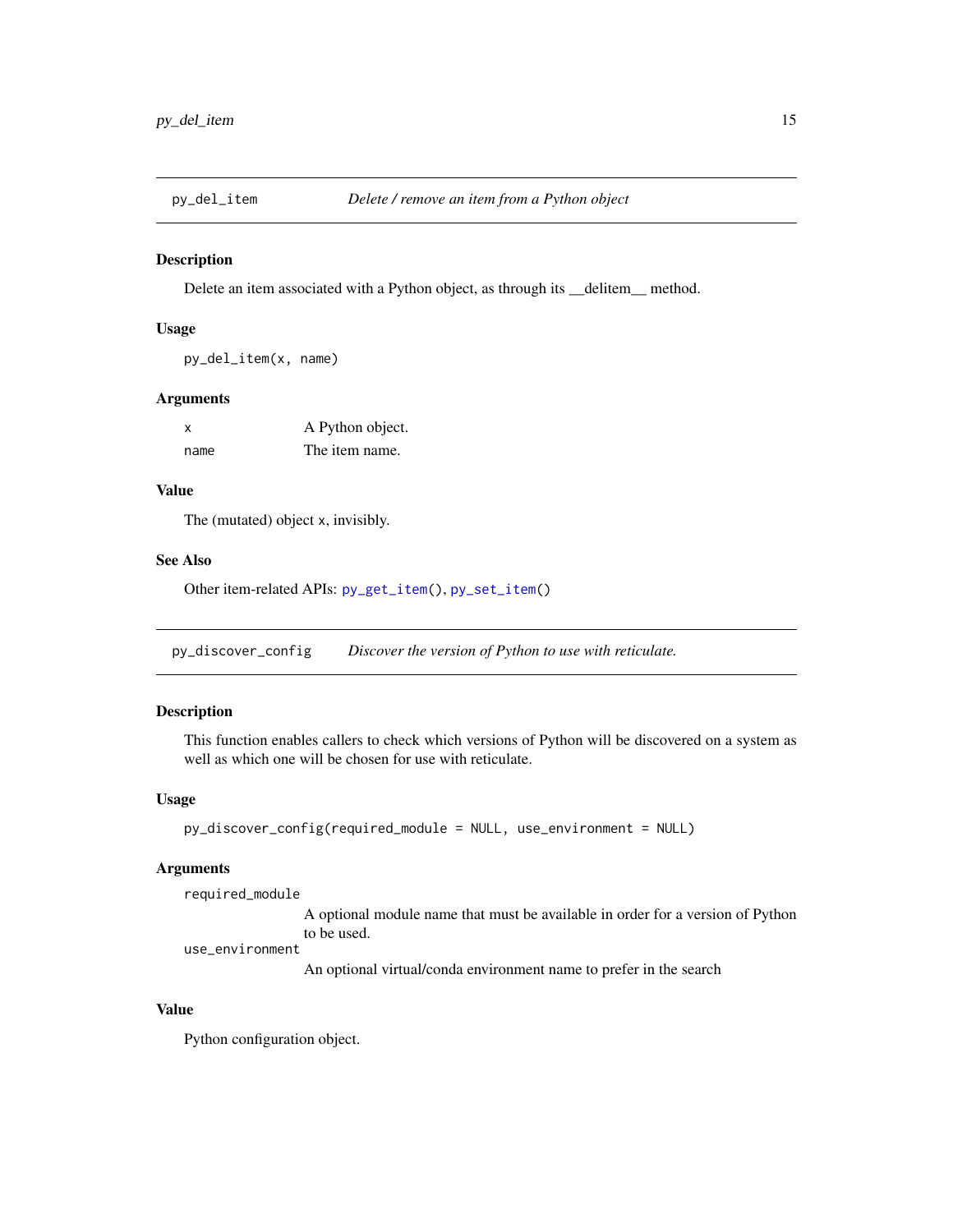<span id="page-15-0"></span>

The builtin constant Ellipsis

#### Usage

py\_ellipsis()

py\_func *Wrap an R function in a Python function with the same signature.*

#### Description

This function could wrap an R function in a Python function with the same signature. Note that the signature of the R function must not contain esoteric Python-incompatible constructs.

#### Usage

py\_func(f)

#### **Arguments**

f An R function

#### Value

A Python function that calls the R function f with the same signature.

py\_function\_custom\_scaffold

*Custom Scaffolding of R Wrappers for Python Functions*

#### **Description**

This function can be used to generate R wrapper for a specified Python function while allowing to inject custom code for critical parts of the wrapper generation, such as process the any part of the docs obtained from [py\\_function\\_docs\(\)](#page-0-0) and append additional roxygen fields. The result from execution of python\_function is assigned to a variable called python\_function\_result that can also be processed by postprocess\_fn before writing the closing curly braces for the generated wrapper function.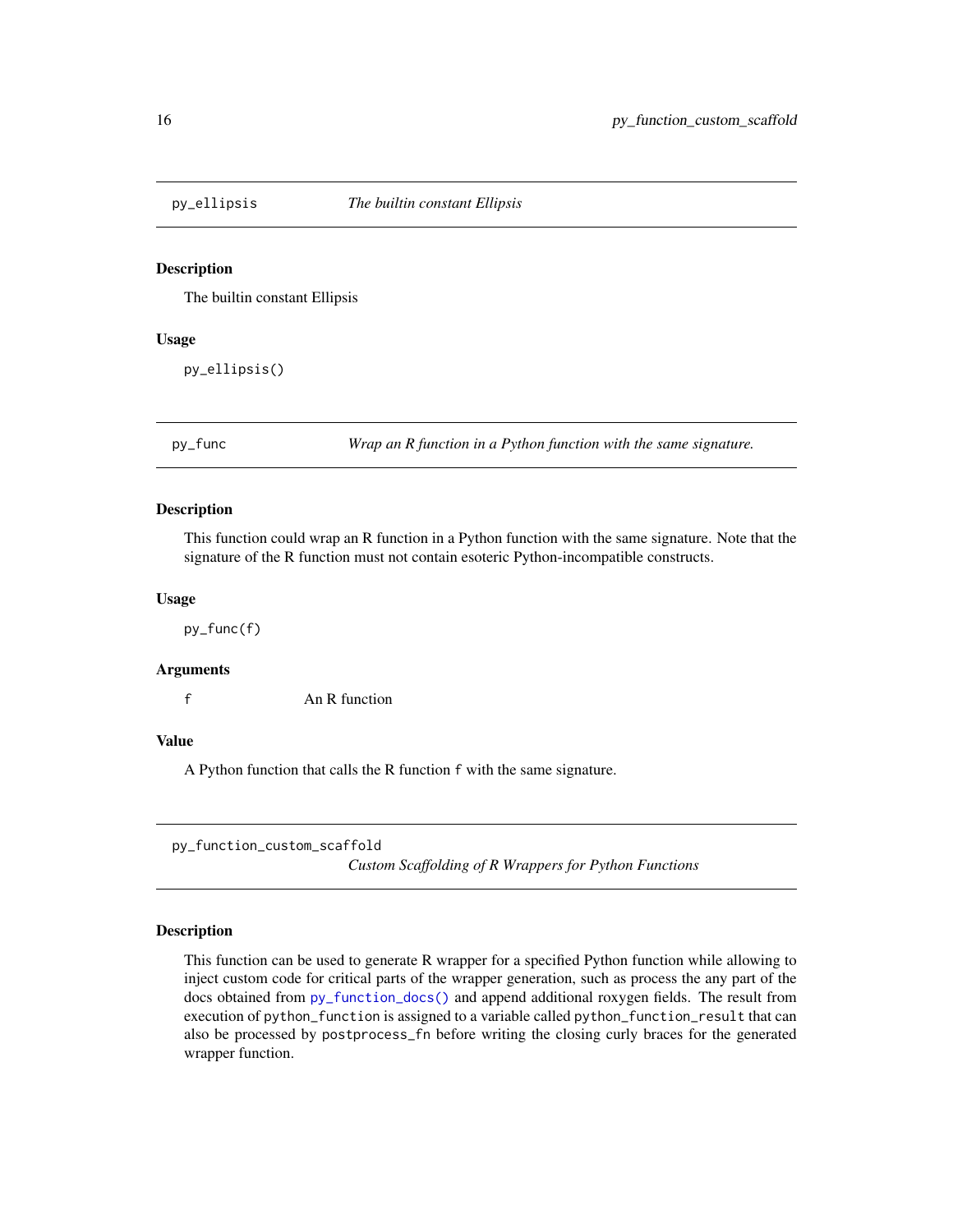# Usage

```
py_function_custom_scaffold(
 python_function,
  r_function = NULL,
  additional_roxygen_fields = NULL,
  process_docs_fn = function(docs) docs,
 process_param_fn = function(param, docs) param,
  process_param_doc_fn = function(param_doc, docs) param_doc,
 postprocess_fn = function() { \},
 file_name = NULL
\mathcal{L}
```
#### Arguments

| python_function           |                                                                                                                                                            |
|---------------------------|------------------------------------------------------------------------------------------------------------------------------------------------------------|
|                           | Fully qualified name of Python function or class constructor (e.g. tf\$layers\$average_pooling1d)                                                          |
| r_function                | Name of R function to generate (defaults to name of Python function if not<br>specified)                                                                   |
| additional_roxygen_fields |                                                                                                                                                            |
|                           | A list of additional roxygen fields to write to the roxygen docs, e.g. list (export<br>$= "",$ rdname $= "generated-wrappers").$                           |
| process_docs_fn           |                                                                                                                                                            |
|                           | A function to process does obtained from reticulate::py_function_docs(python_function).                                                                    |
| process_param_fn          |                                                                                                                                                            |
|                           | A function to process each parameter needed for python_funcion before exe-<br>cuting python_funcion.                                                       |
| process_param_doc_fn      |                                                                                                                                                            |
|                           | A function to process the roxygen docstring for each parameter.                                                                                            |
|                           | postprocess_fn A function to inject any custom code in the form of a string before writing the<br>closing curly braces for the generated wrapper function. |
| file_name                 | The file name to write the generated wrapper function to. If NULL, the generated<br>wrapper will only be printed out in the console.                       |

# Examples

## Not run:

```
library(tensorflow)
library(stringr)
# Example of a `process_param_fn` to cast parameters with default values
# that contains "L" to integers
process_int_param_fn <- function(param, docs) {
  # Extract the list of parameters that have integer values as default
  int_params <- gsub(
    " = [-] ? [0 - 9] + L",".
    str_extract_all(docs$signature, "[A-z]+ = [-]?[0-9]+L")[[1]])
```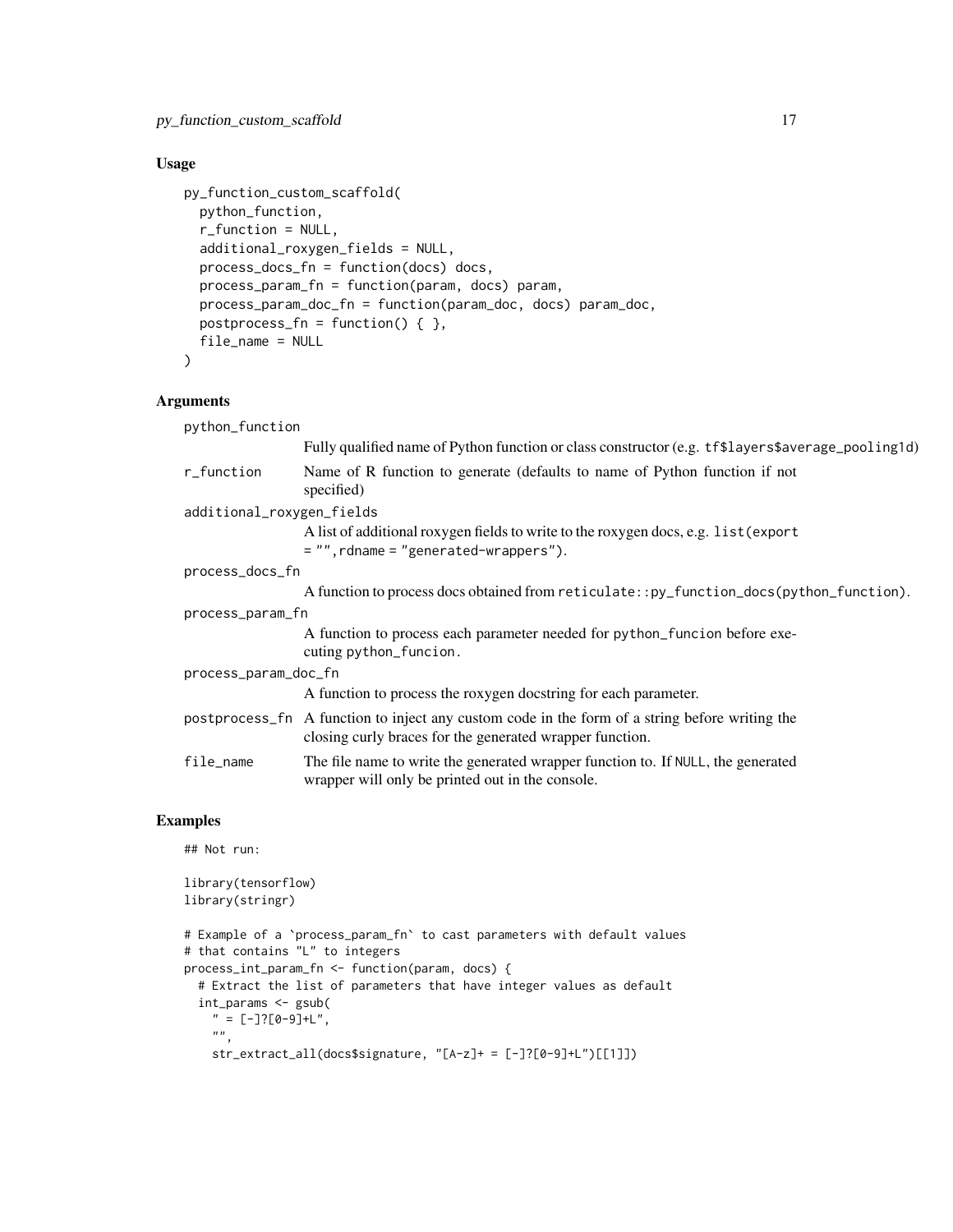```
# Explicitly cast parameter in the list obtained above to integer
 if (param %in% int_params) {
   param <- paste0("as.integer(", param, ")")
 }
 param
}
# Note that since the default value of parameter `k` is `1L`. It is wrapped
# by `as.integer()` to ensure it's casted to integer before sending it to `tf$nn$top_k`
# for execution. We then print out the python function result.
py_function_custom_scaffold(
  "tf$nn$top_k",
 r_function = "top_k",
 process_param_fn = process_int_param_fn,
 postprocess_fn = function() { "print(python_function_result)" })
```
## End(Not run)

<span id="page-17-1"></span>py\_get\_attr *Get an attribute of a Python object*

#### Description

Get an attribute of a Python object

# Usage

```
py_get_attr(x, name, silent = FALSE)
```
#### Arguments

|        | Python object                                                                                      |
|--------|----------------------------------------------------------------------------------------------------|
| name   | Attribute name                                                                                     |
| silent | TRUE to return NULL if the attribute doesn't exist (default is FALSE which will<br>raise an error) |

#### Value

Attribute of Python object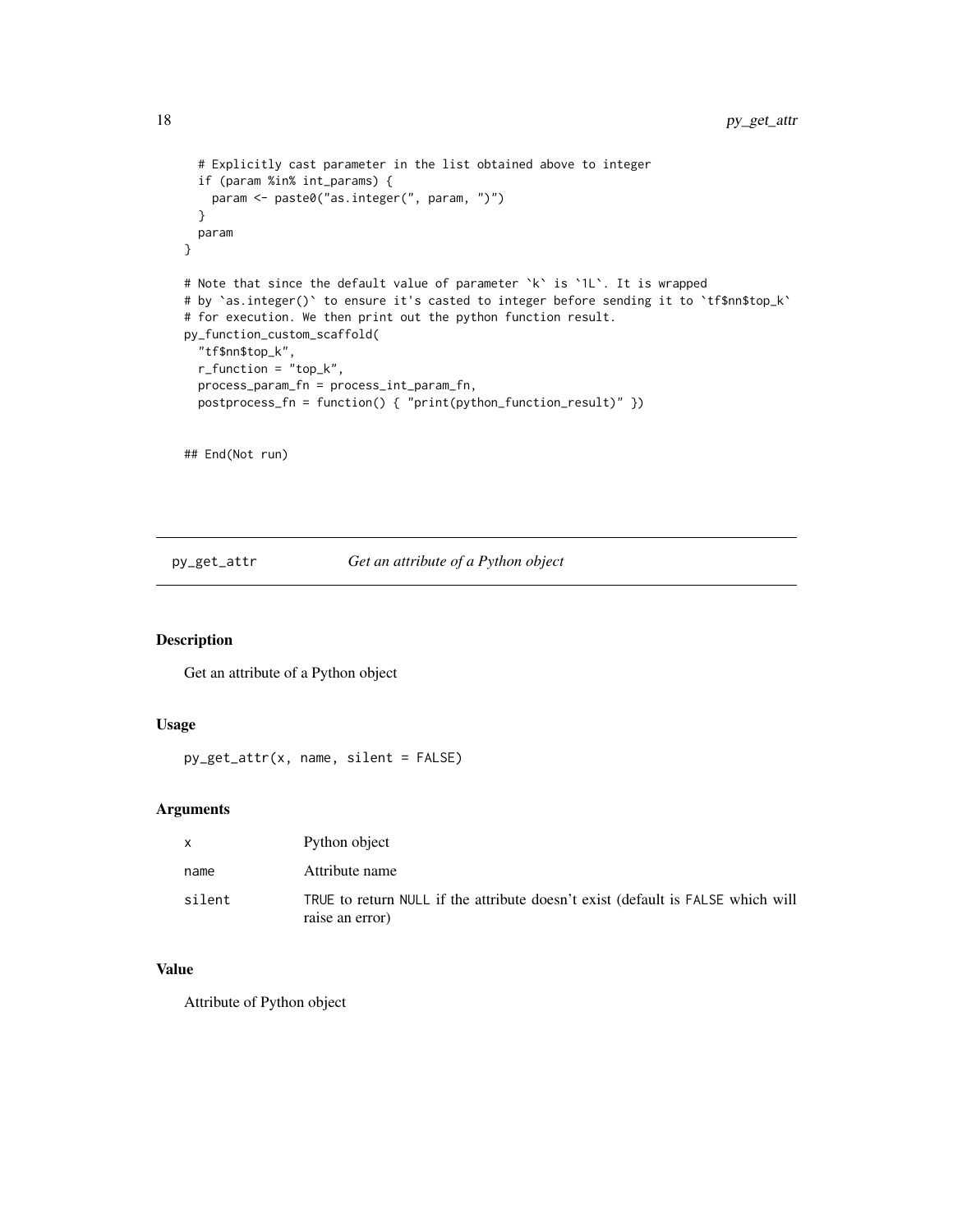<span id="page-18-1"></span><span id="page-18-0"></span>

Retrieve an item from a Python object, similar to how x[name] might be used in Python code to access an item indexed by key on an object x. The object's \_\_getitem\_\_ method will be called.

#### Usage

py\_get\_item(x, key, silent = FALSE)

# Arguments

|        | A Python object.                                                                                     |
|--------|------------------------------------------------------------------------------------------------------|
| kev    | The key used for item lookup.                                                                        |
| silent | Boolean; when TRUE, attempts to access missing items will return NULL rather<br>than throw an error. |

# See Also

Other item-related APIs: [py\\_del\\_item\(](#page-14-1)), [py\\_set\\_item\(](#page-27-1))

| py_has_attr | Check if a Python object has an attribute |
|-------------|-------------------------------------------|
|-------------|-------------------------------------------|

#### Description

Check whether a Python object x has an attribute name.

#### Usage

py\_has\_attr(x, name)

# Arguments

| x    | A python object.              |
|------|-------------------------------|
| name | The attribute to be accessed. |

# Value

TRUE if the object has the attribute name, and FALSE otherwise.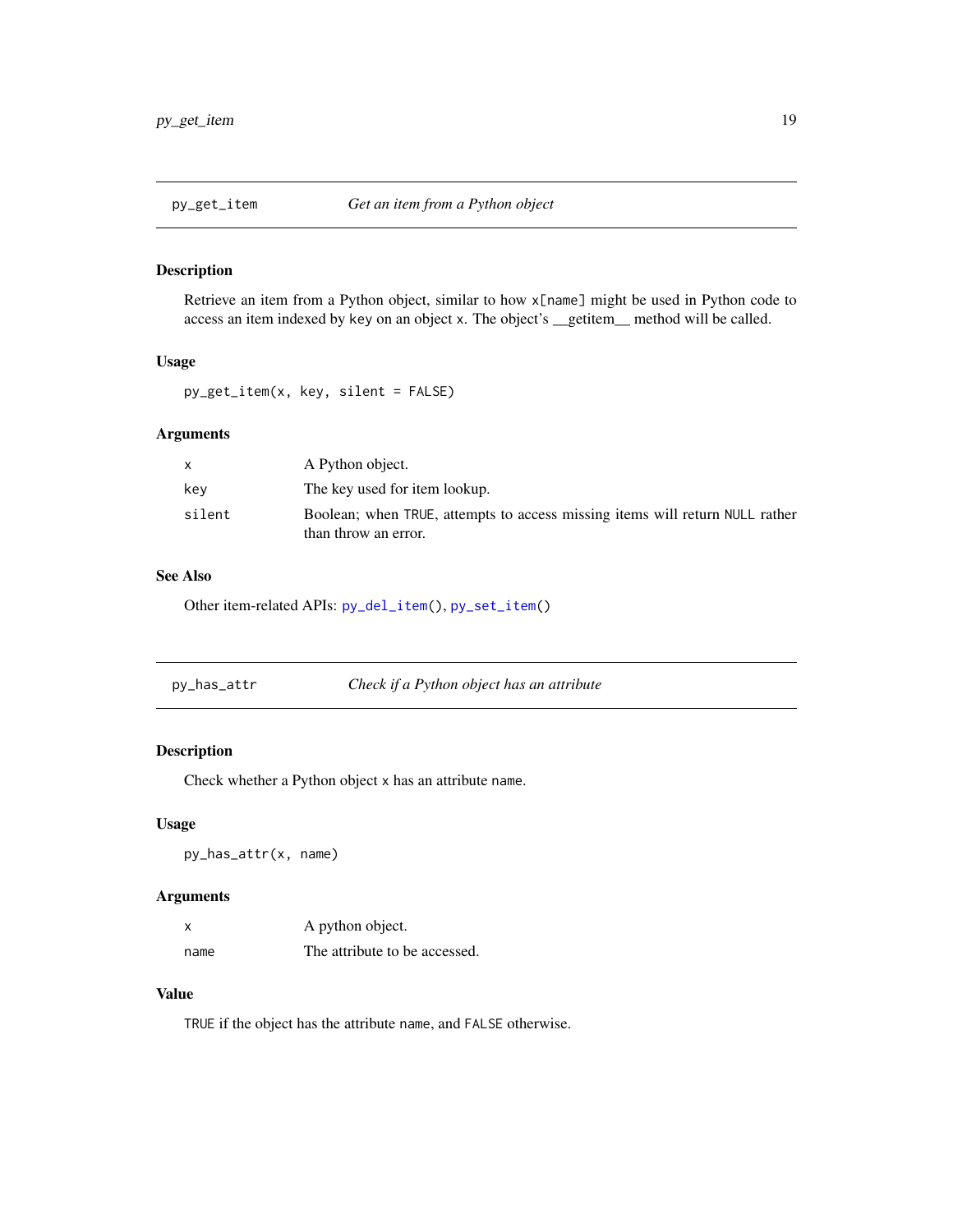<span id="page-19-0"></span>

Documentation for Python Objects

#### Usage

py\_help(object)

# Arguments

object Object to print documentation for

py\_id *Unique identifer for Python object*

# Description

Get a globally unique identifer for a Python object.

# Usage

py\_id(object)

# Arguments

object Python object

#### Value

Unique identifer (as integer) or NULL

#### Note

In the current implementation of CPython this is the memory address of the object.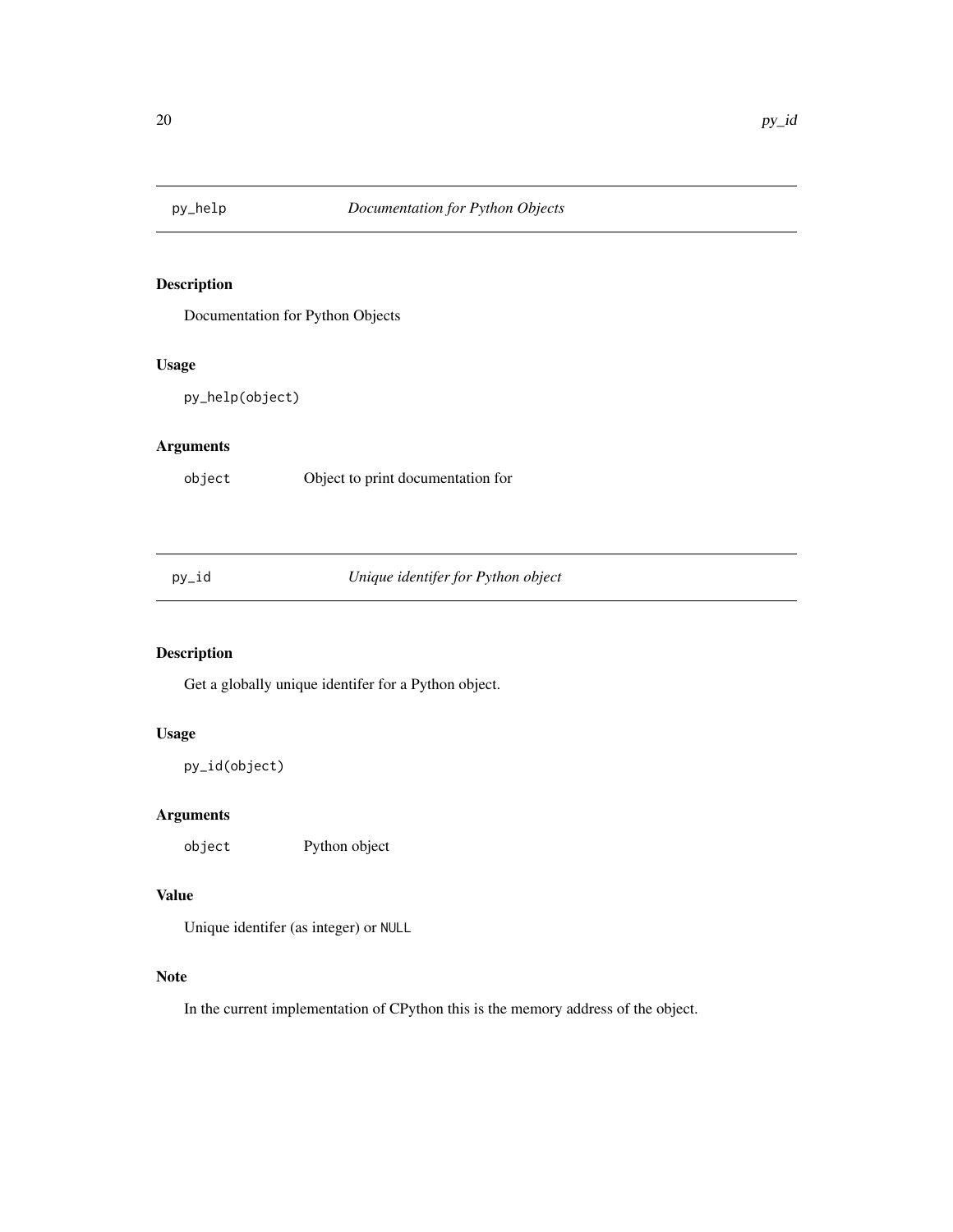<span id="page-20-0"></span>

Install Python packages into a virtual environment or Conda environment.

# Usage

```
py_install(
 packages,
  envname = NULL,
 method = c("auto", "virtualenv", "conda"),
 conda = "auto",
 python_version = NULL,
 pip = FALSE,
  ...
\mathcal{L}
```
# Arguments

| packages | A vector of Python packages to install.                                                                                                                                                                                                                                        |
|----------|--------------------------------------------------------------------------------------------------------------------------------------------------------------------------------------------------------------------------------------------------------------------------------|
| envname  | The name, or full path, of the environment in which Python packages are to<br>be installed. When NULL (the default), the active environment as set by the<br>RETICULATE_PYTHON_ENV variable will be used; if that is unset, then the r-reticulate<br>environment will be used. |
| method   | Installation method. By default, "auto" automatically finds a method that will<br>work in the local environment. Change the default to force a specific installation<br>method. Note that the "virtualenv" method is not available on Windows.                                 |
| conda    | The path to a conda executable. Use "auto" to allow reticulate to automati-<br>cally find an appropriate conda binary. See <b>Finding Conda</b> for more details.                                                                                                              |
|          | python_version The requested Python version. Ignored when attempting to install with a Python<br>virtual environment.                                                                                                                                                          |
| pip      | Boolean; use pip for package installation? This is only relevant when Conda<br>environments are used, as otherwise packages will be installed from the Conda<br>repositories.                                                                                                  |
| $\cdot$  | Additional arguments passed to conda_install() or virtualenv_install().                                                                                                                                                                                                        |

# Details

On Linux and OS X the "virtualenv" method will be used by default ("conda" will be used if virtualenv isn't available). On Windows, the "conda" method is always used.

# See Also

[conda-tools,](#page-0-0) [virtualenv-tools](#page-33-2)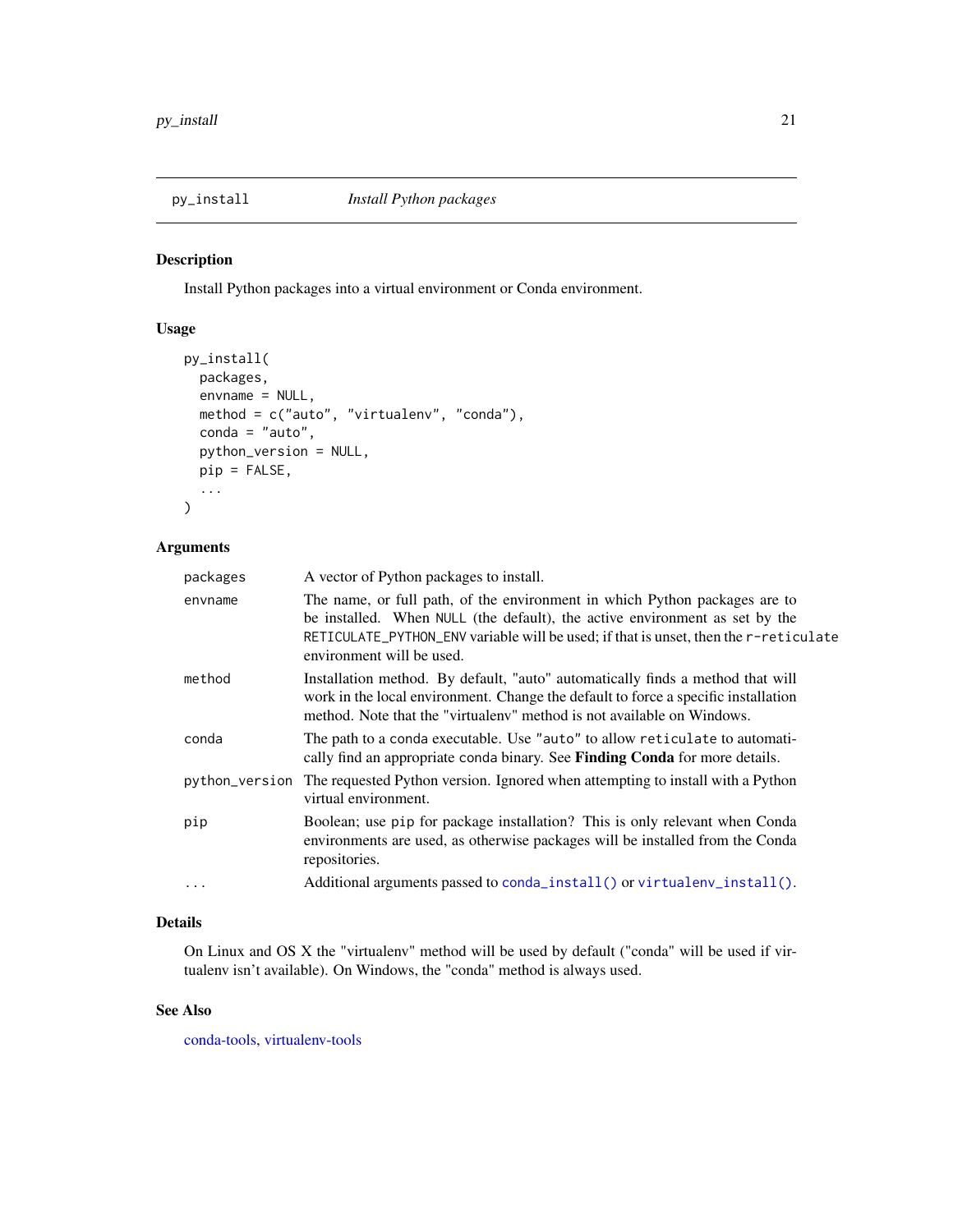<span id="page-21-0"></span>

Check if a Python object is a null externalptr

#### Usage

py\_is\_null\_xptr(x)

py\_validate\_xptr(x)

#### Arguments

x Python object

#### Details

When Python objects are serialized within a persisted R environment (e.g. .RData file) they are deserialized into null externalptr objects (since the Python session they were originally connected to no longer exists). This function allows you to safely check whether whether a Python object is a null externalptr.

The py\_validate function is a convenience function which calls py\_is\_null\_xptr and throws an error in the case that the xptr is NULL.

#### Value

Logical indicating whether the object is a null externalptr

py\_iterator *Create a Python iterator from an R function*

#### Description

Create a Python iterator from an R function

#### Usage

py\_iterator(fn, completed = NULL)

| fn        | R function with no arguments.                                                                  |
|-----------|------------------------------------------------------------------------------------------------|
| completed | Special sentinel return value which indicates that iteration is complete (defaults<br>to NULL) |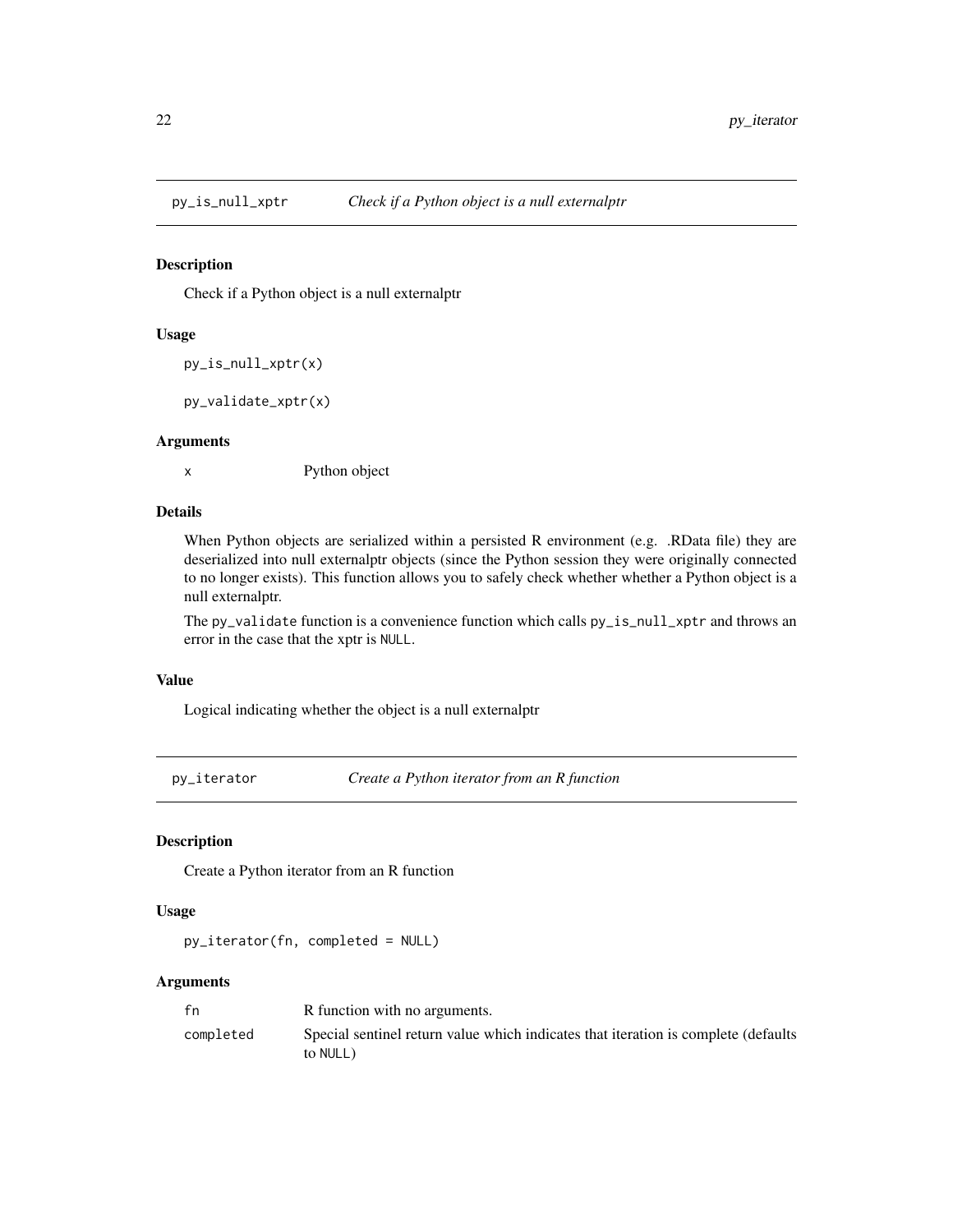py\_iterator 23

#### Details

Python generators are functions that implement the Python iterator protocol. In Python, values are returned using the yield keyword. In R, values are simply returned from the function.

In Python, the yield keyword enables successive iterations to use the state of previous iterations. In R, this can be done by returning a function that mutates its enclosing environment via the  $\lt$ operator. For example:

```
sequence_generator <- function(start) {
  value <- start
  function() {
    value <<- value + 1
    value
  }
}
```
Then create an iterator using  $py$ \_iterator():

```
g <- py_iterator(sequence_generator(10))
```
# Value

Python iterator which calls the R function for each iteration.

#### Ending Iteration

In Python, returning from a function without calling yield indicates the end of the iteration. In R however, return is used to yield values, so the end of iteration is indicated by a special return value (NULL by default, however this can be changed using the completed parameter). For example:

```
sequence_generator <-function(start) {
  value <- start
  function() {
   value <<- value + 1
    if (value < 100)
      value
   else
      NULL
  }
}
```
#### Threading

Some Python APIs use generators to parallelize operations by calling the generator on a background thread and then consuming its results on the foreground thread. The py\_iterator() function creates threadsafe iterators by ensuring that the R function is always called on the main thread (to be compatible with R's single-threaded runtime) even if the generator is run on a background thread.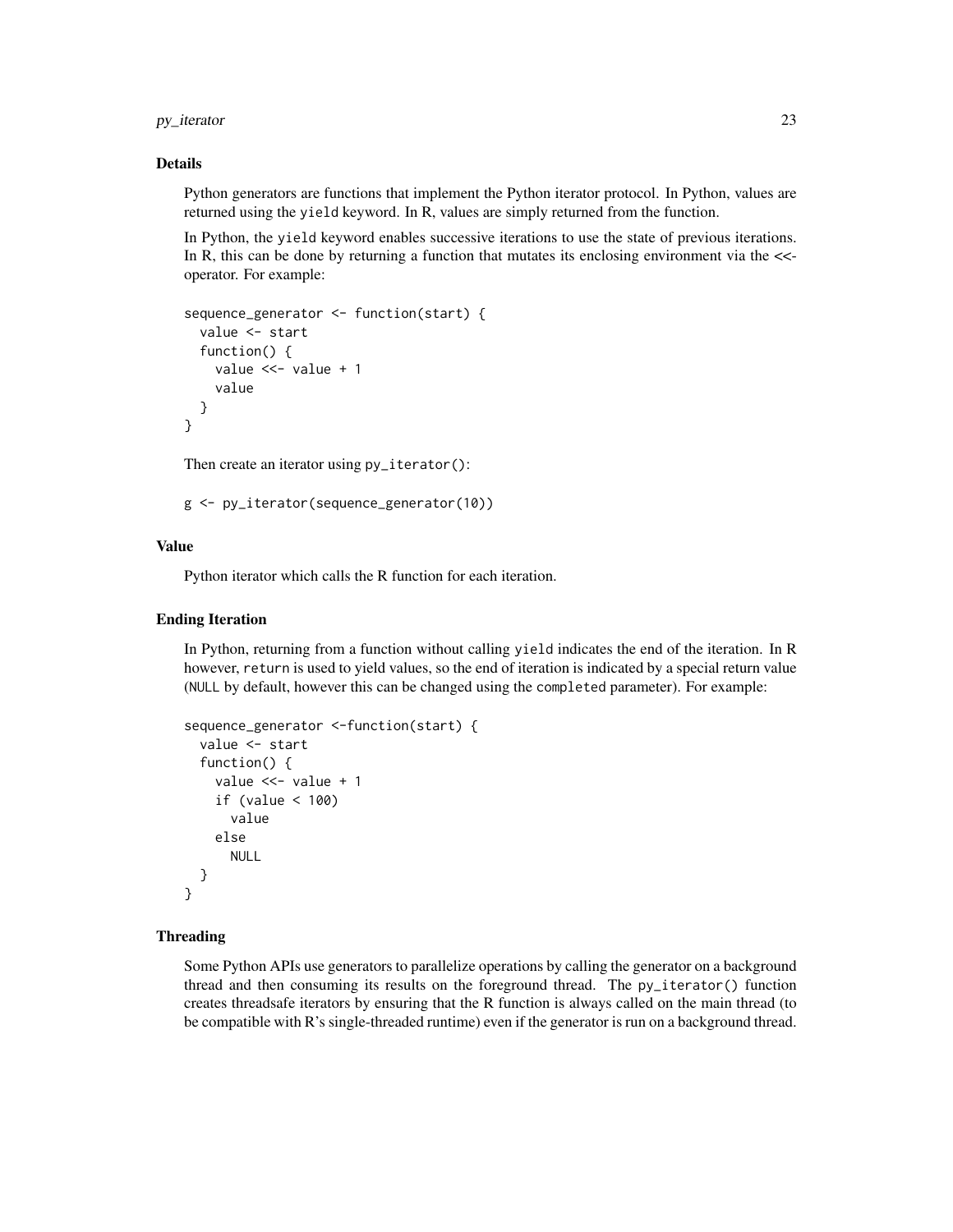<span id="page-23-0"></span>

Get or clear the last Python error encountered

#### Usage

```
py_last_error()
```
py\_clear\_last\_error()

# Value

For py\_last\_error(), a list with the type, value, and traceback for the last Python error encountered (can be NULL if no error has yet been encountered).

py\_len *Length of Python object*

# Description

Get the length of a Python object (equivalent to the Python len() built in function).

#### Usage

py\_len(x)

# Arguments

x Python object

#### Value

Length as integer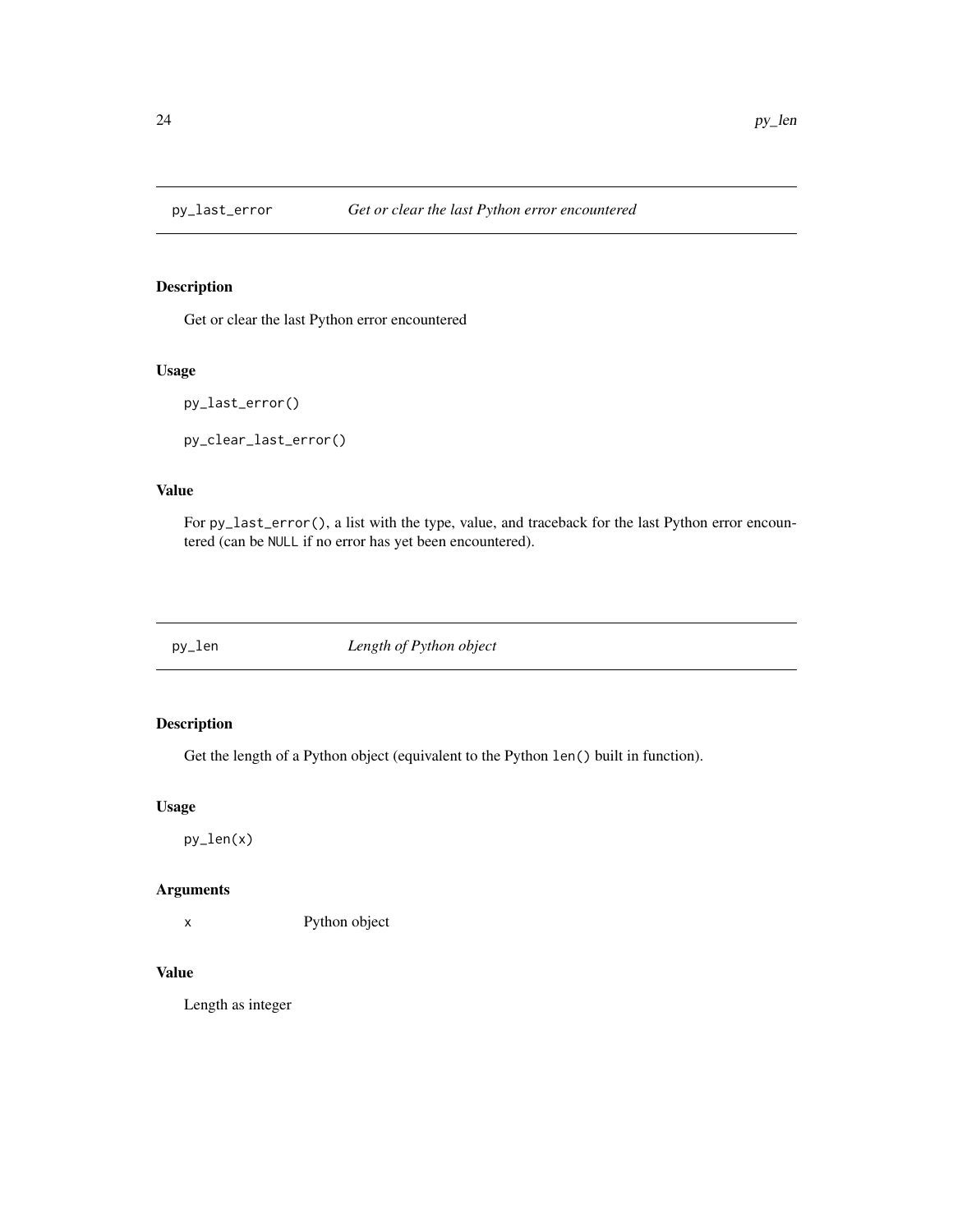<span id="page-24-0"></span>List all attributes of a Python object

#### Usage

py\_list\_attributes(x)

#### Arguments

x Python object

# Value

Character vector of attributes

py\_main\_thread\_func *Create a Python function that will always be called on the main thread*

### Description

This function is helpful when you need to provide a callback to a Python library which may invoke the callback on a background thread. As R functions must run on the main thread, wrapping the R function with py\_main\_thread\_func() will ensure that R code is only executed on the main thread.

# Usage

```
py_main_thread_func(f)
```
# Arguments

f An R function with artibrary arguments

#### Value

A Python function that delegates to the passed R function, which is guaranteed to always be called on the main thread.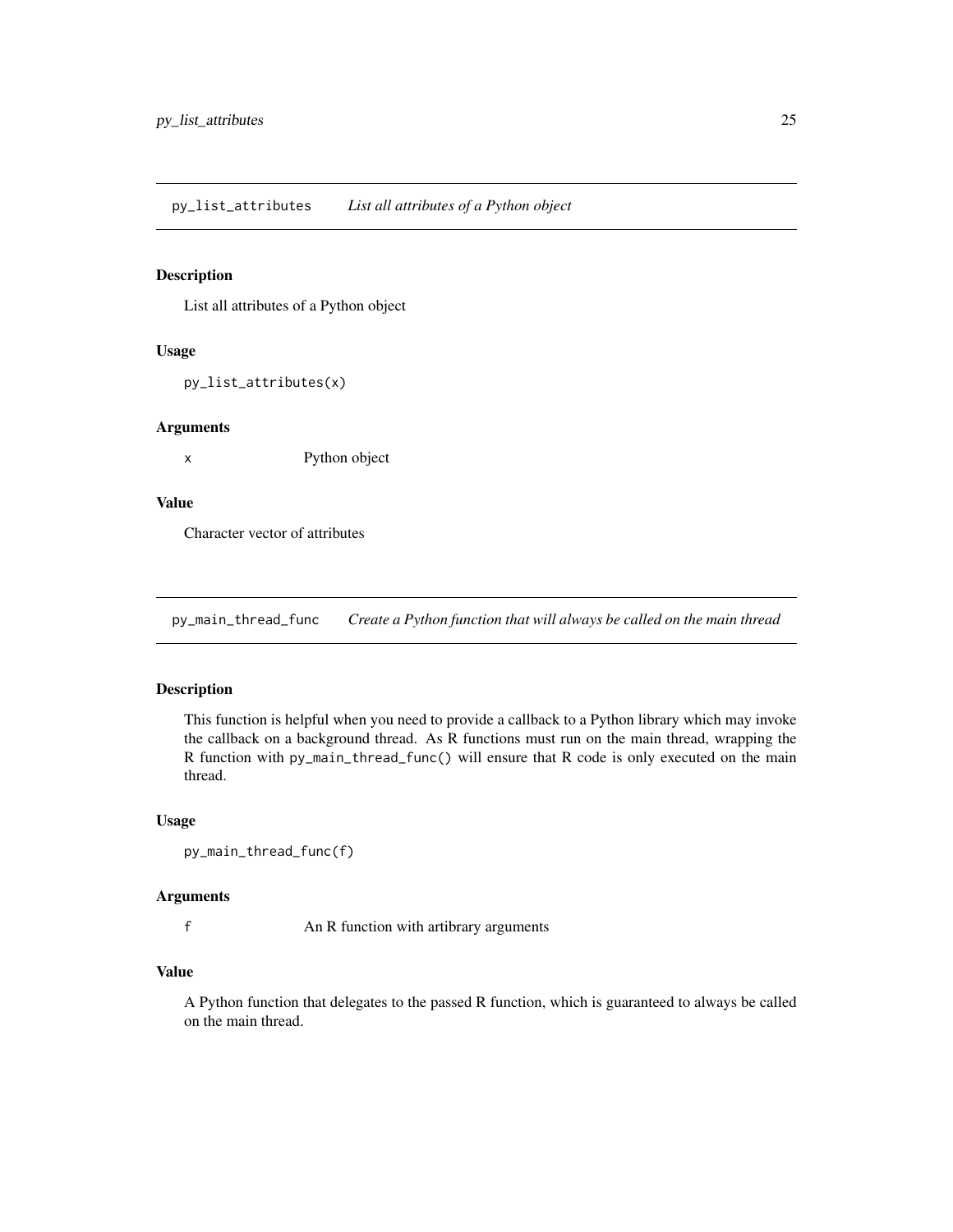<span id="page-25-0"></span>py\_module\_available *Check if a Python module is available on this system.*

#### Description

Check if a Python module is available on this system.

#### Usage

py\_module\_available(module)

# Arguments

module The name of the module.

#### Value

TRUE if the module is available and can be loaded; FALSE otherwise.

py\_none *The Python None object*

# Description

Get a reference to the Python None object.

#### Usage

py\_none()

py\_run *Run Python code*

#### Description

Execute code within the the \_\_main\_\_ Python module.

# Usage

```
py_run_string(code, local = FALSE, convert = TRUE)
py_run_file(file, local = FALSE, convert = TRUE)
py_eval(code, convert = TRUE)
```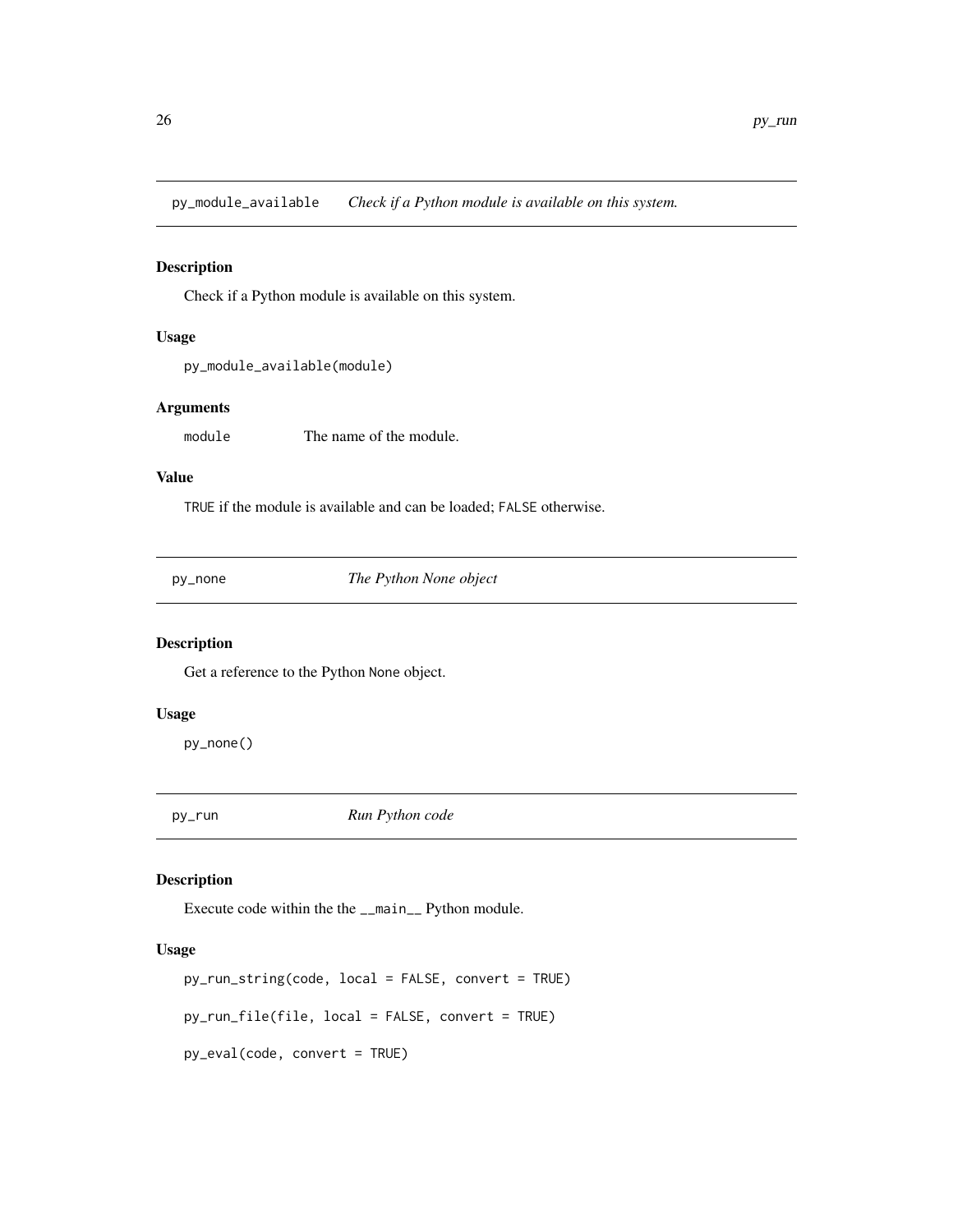# <span id="page-26-0"></span>py\_save\_object 27

# Arguments

| code    | Code to execute                                                                                                                                                                            |
|---------|--------------------------------------------------------------------------------------------------------------------------------------------------------------------------------------------|
| local   | Whether to create objects in a local/private namespace (if FALSE, objects are<br>created within the main module).                                                                          |
| convert | Boolean; should Python objects be automatically converted to their R equiva-<br>lent? If set to FALSE, you can still manually convert Python objects to R via the<br>$py_to_r()$ function. |
| file    | Source file                                                                                                                                                                                |

#### Value

For py\_eval(), the result of evaluating the expression; For py\_run\_string() and py\_run\_file(), the dictionary associated with the code execution.

py\_save\_object *Save and load Python objects with pickle*

# Description

Save and load Python objects with pickle

# Usage

```
py_save_object(object, filename, pickle = "pickle", ...)
```
py\_load\_object(filename, pickle = "pickle", ...)

| object    | Object to save                                                                                        |
|-----------|-------------------------------------------------------------------------------------------------------|
| filename  | File name                                                                                             |
| pickle    | The implementation of pickle to use (defaults to "pickle" but could e.g. also be<br>"cPickle")        |
| $\ddotsc$ | Optional arguments to be passed to the load () function defined by the associ-<br>ated pickle module. |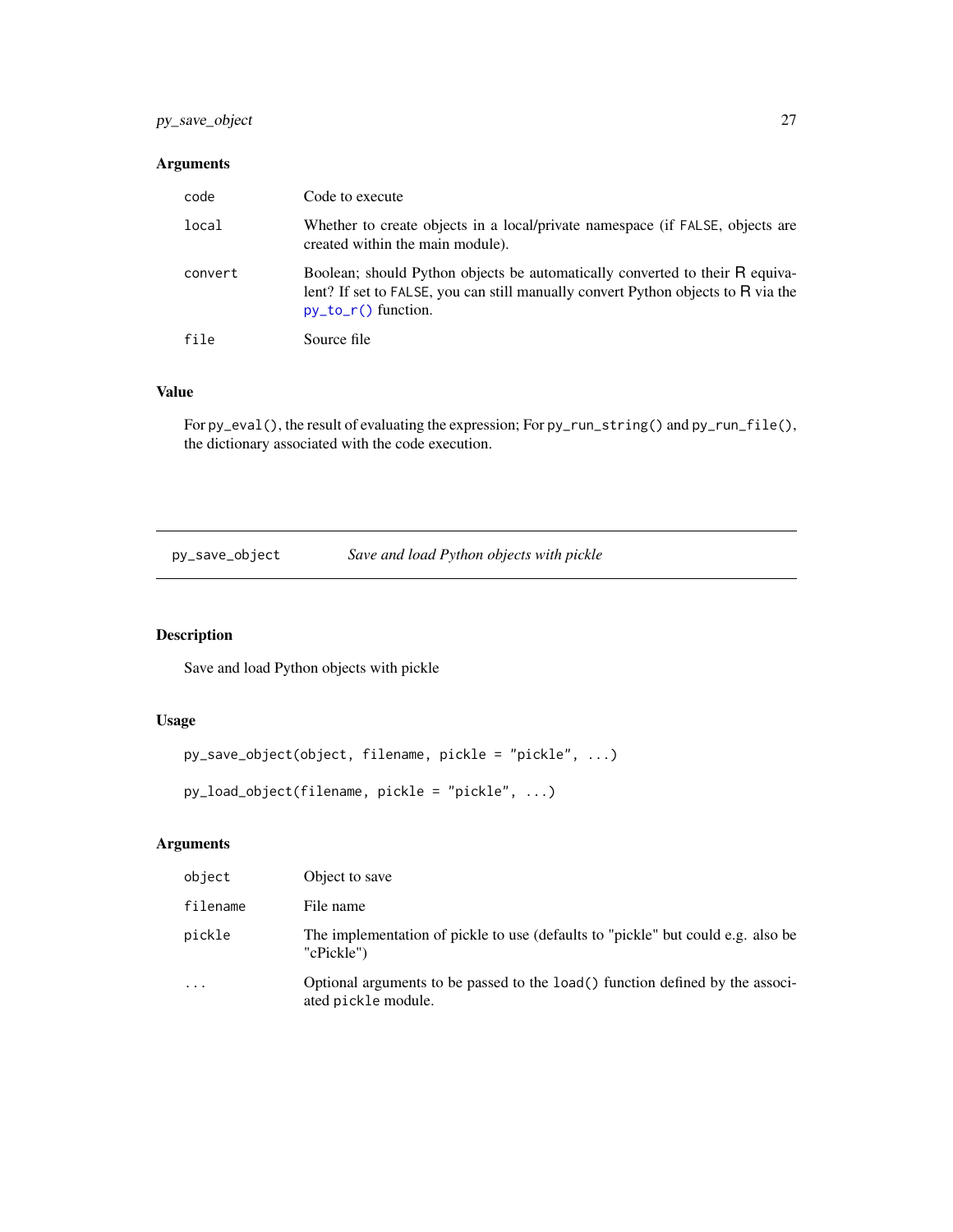<span id="page-27-0"></span>

Set an attribute of a Python object

#### Usage

py\_set\_attr(x, name, value)

# Arguments

| X     | Python object   |
|-------|-----------------|
| name  | Attribute name  |
| value | Attribute value |

<span id="page-27-1"></span>py\_set\_item *Set an item for a Python object*

# Description

Set an item on a Python object, similar to how x[name] = value might be used in Python code to set an item called name with value value on object x. The object's \_\_setitem\_\_ method will be called.

# Usage

py\_set\_item(x, name, value)

## Arguments

| x     | A Python object. |
|-------|------------------|
| name  | The item name.   |
| value | The item value.  |

# Value

The (mutated) object x, invisibly.

# See Also

Other item-related APIs: [py\\_del\\_item\(](#page-14-1)), [py\\_get\\_item\(](#page-18-1))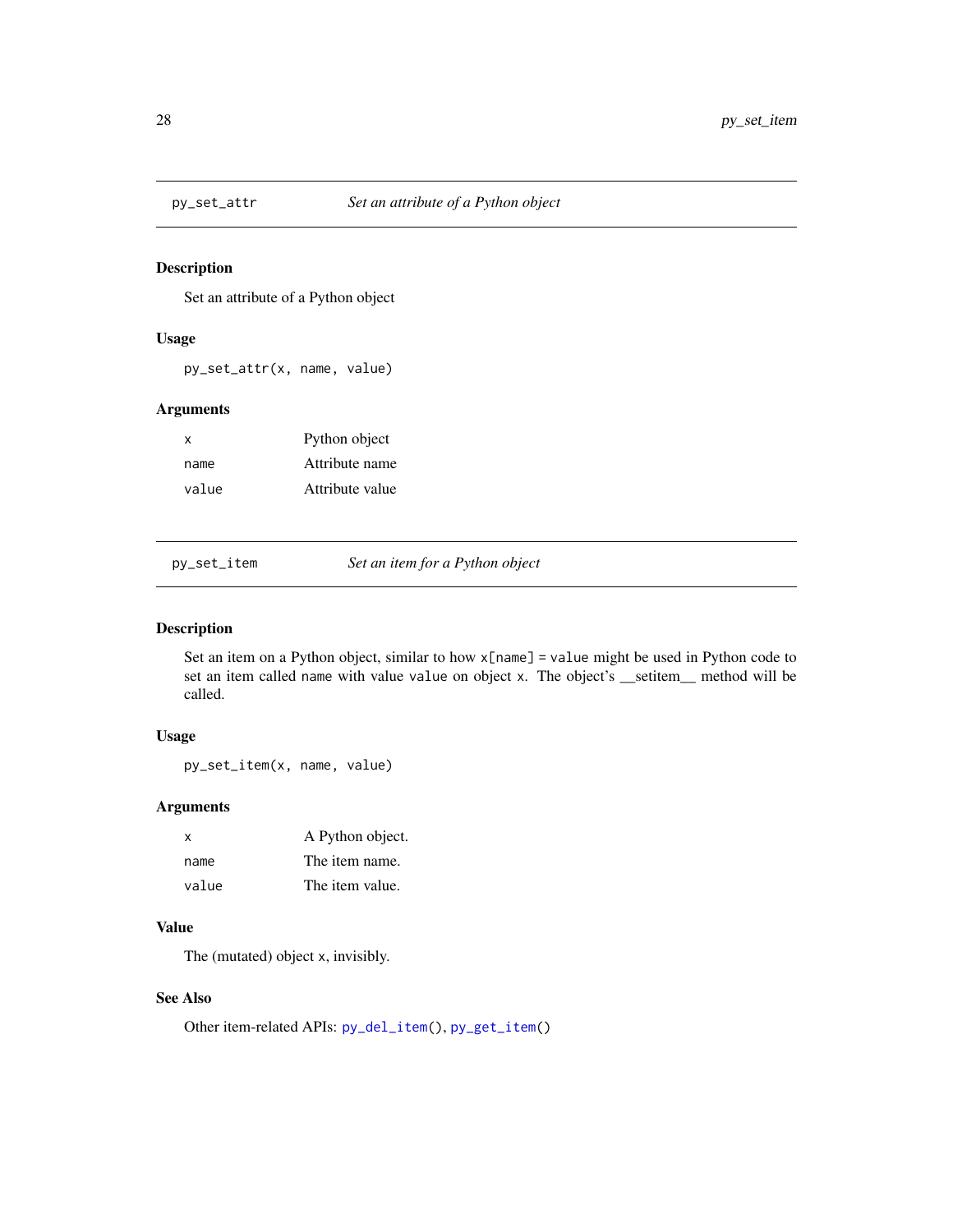<span id="page-28-0"></span>

Set various random seeds required to ensure reproducible results. The provided seed value will establish a new random seed for Python and NumPy, and will also (by default) disable hash randomization.

#### Usage

```
py_set_seed(seed, disable_hash_randomization = TRUE)
```
#### Arguments

seed A single value, interpreted as an integer disable\_hash\_randomization Disable hash randomization, which is another common source of variable results. See <https://docs.python.org/3.4/using/cmdline.html#envvar-PYTHONHASHSEED>

# Details

This function does not set the R random seed, for that you should call [set.seed\(\)](#page-0-0).

py\_str *An S3 method for getting the string representation of a Python object*

#### Description

An S3 method for getting the string representation of a Python object

#### Usage

py\_str(object, ...)

#### Arguments

| object   | Python object |
|----------|---------------|
| $\cdots$ | Unused        |

#### Details

The default implementation will call PyObject\_Str on the object.

#### Value

Character vector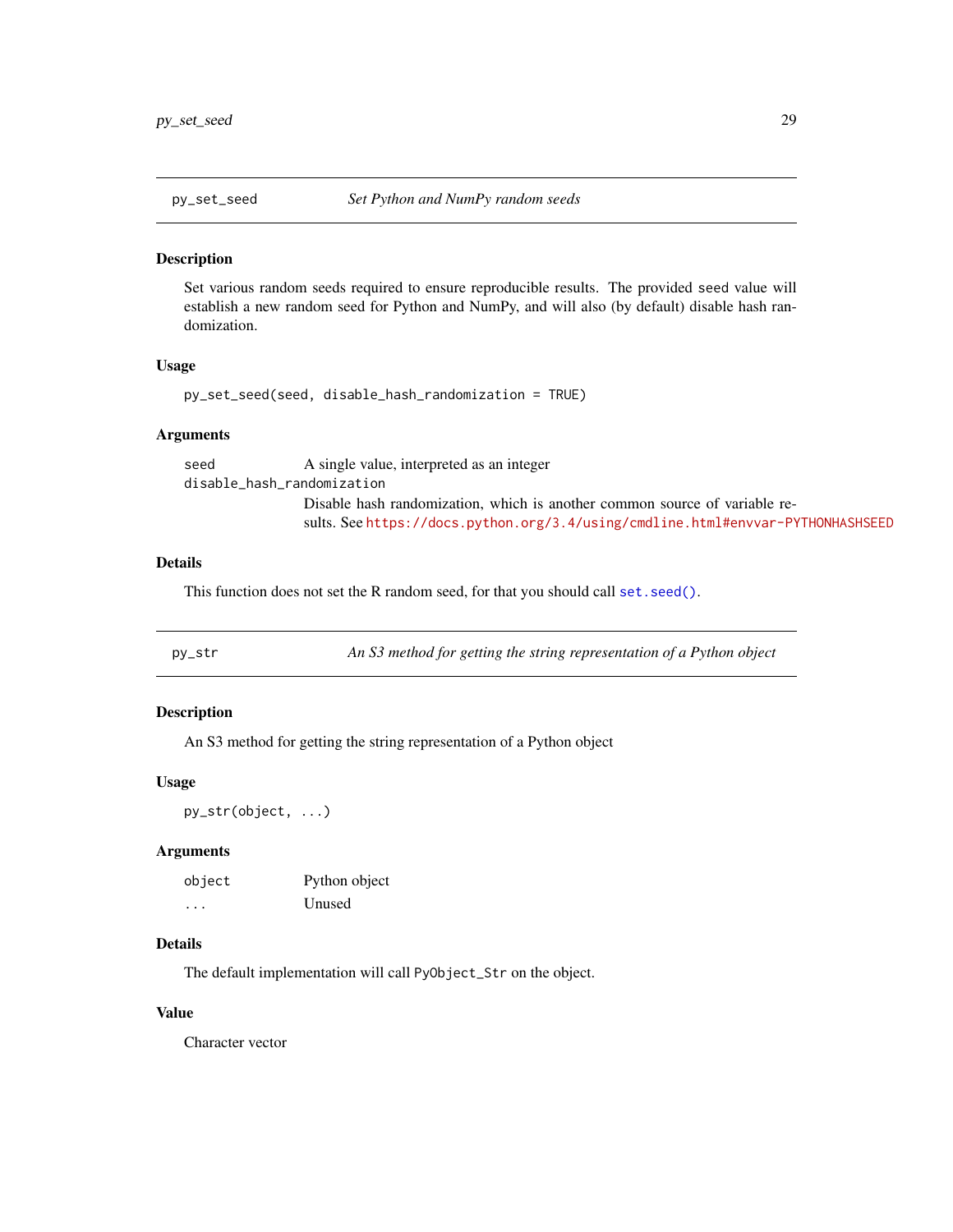<span id="page-29-0"></span>py\_suppress\_warnings *Suppress Python warnings for an expression*

#### Description

Suppress Python warnings for an expression

#### Usage

```
py_suppress_warnings(expr)
```
#### Arguments

expr Expression to suppress warnings for

# Value

Result of evaluating expression

py\_unicode *Convert to Python Unicode Object*

# Description

Convert to Python Unicode Object

#### Usage

```
py_unicode(str)
```
#### Arguments

str Single element character vector to convert

# Details

By default R character vectors are converted to Python strings. In Python 3 these values are unicode objects however in Python 2 they are 8-bit string objects. This function enables you to obtain a Python unicode object from an R character vector when running under Python 2 (under Python 3 a standard Python string object is returend).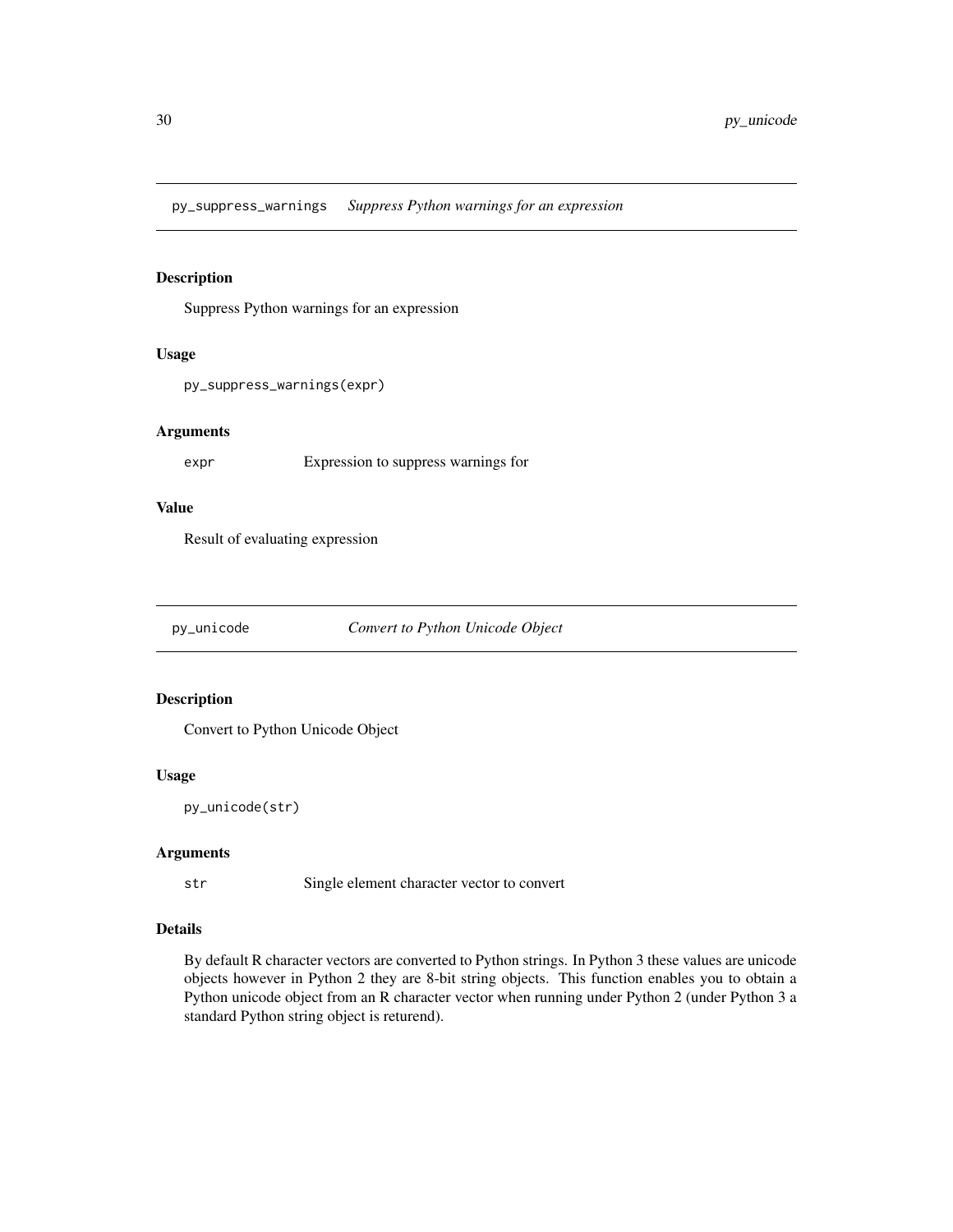<span id="page-30-1"></span><span id="page-30-0"></span>

Convert between Python and R objects

#### Usage

 $r_to.py(x, convert = FALSE)$ 

 $py_to_r(x)$ 

#### Arguments

| X       | A Python object.                                                                                                                                                                           |
|---------|--------------------------------------------------------------------------------------------------------------------------------------------------------------------------------------------|
| convert | Boolean; should Python objects be automatically converted to their R equiva-<br>lent? If set to FALSE, you can still manually convert Python objects to R via the<br>$py_to_r()$ function. |

#### Value

An R object, as converted from the Python object.

| Run a Python REPL<br>repl_python |
|----------------------------------|

#### Description

This function provides a Python REPL in the R session, which can be used to interactively run Python code. All code executed within the REPL is run within the Python main module, and any generated Python objects will persist in the Python session after the REPL is detached.

# Usage

```
repl_python(
  module = NULL,
  quiet = getOption("reticulate.repl.quiet", default = FALSE)
\mathcal{L}
```

| module | An (optional) Python module to be imported before the REPL is launched.      |
|--------|------------------------------------------------------------------------------|
| quiet  | Boolean; print a startup banner when launching the REPL? If TRUE, the banner |
|        | will be suppressed.                                                          |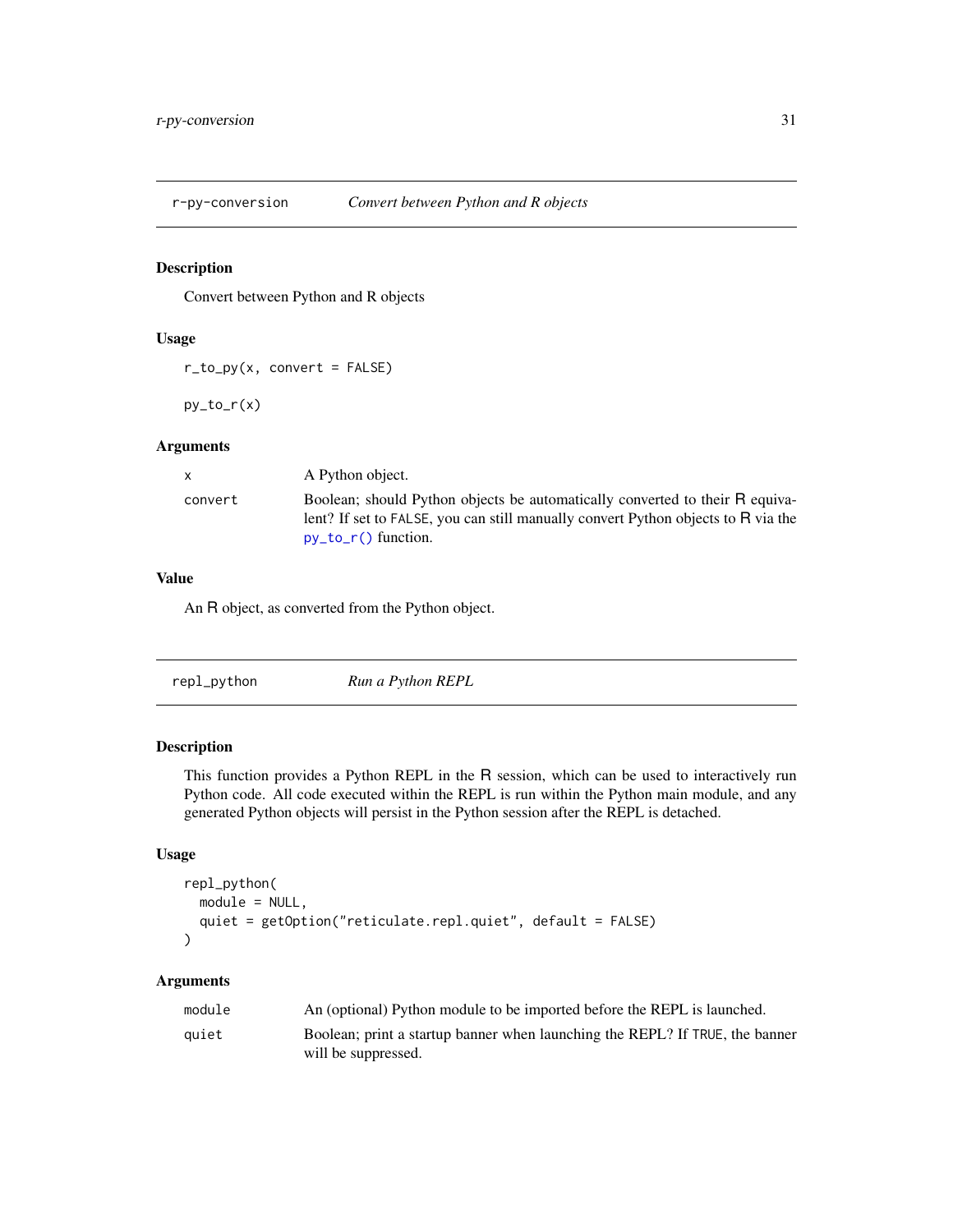# <span id="page-31-0"></span>Details

When working with R and Python scripts interactively, one can activate the Python REPL with repl\_python(), run Python code, and later run exit to return to the R console.

# See Also

[py,](#page-11-1) for accessing objects created using the Python REPL.

#### Examples

```
## Not run:
# enter the Python REPL, create a dictionary, and exit
repl_python()
dictionary = \{ 'alpha': 1, 'beta': 2 \}exit
# access the created dictionary from R
py$dictionary
# $alpha
# [1] 1
#
# $beta
# [1] 2
## End(Not run)
```
reticulate *R Interface to Python*

# Description

R interface to Python modules, classes, and functions. When calling into Python R data types are automatically converted to their equivalent Python types. When values are returned from Python to R they are converted back to R types. The reticulate package is compatible with all versions of Python >= 2.7. Integration with NumPy requires NumPy version 1.6 or higher.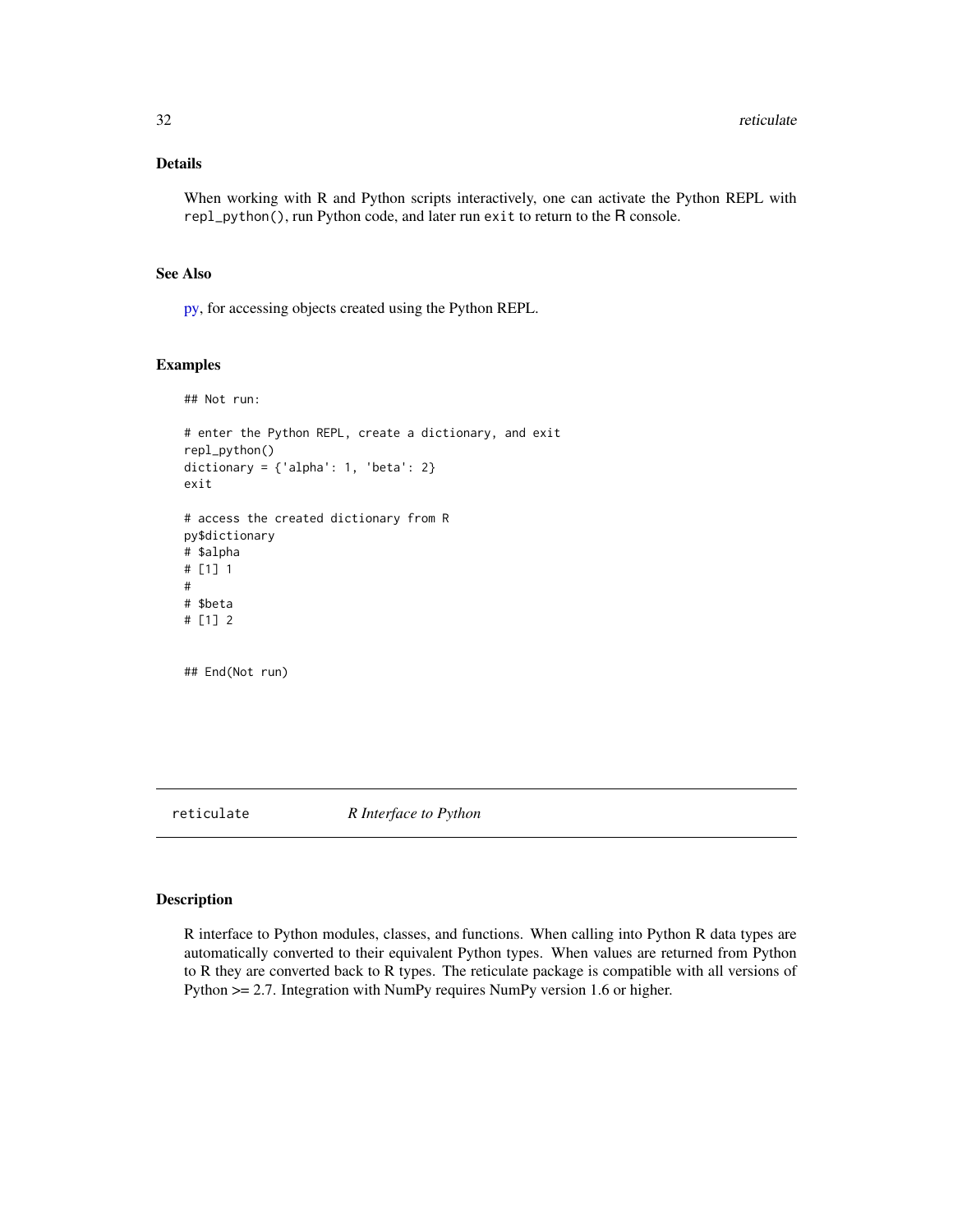<span id="page-32-0"></span>

Evaluate a Python script within the Python main module, then make all public (non-module) objects within the main Python module available within the specified R environment.

#### Usage

```
source_python(file, envir = parent.frame(), convert = TRUE)
```
# Arguments

| file    | Source file                                                                                                                                                                                |
|---------|--------------------------------------------------------------------------------------------------------------------------------------------------------------------------------------------|
| envir   | The environment to assign Python objects into (for example, parent. frame()<br>or globaleny ()). Specify NULL to not assign Python objects.                                                |
| convert | Boolean; should Python objects be automatically converted to their R equiva-<br>lent? If set to FALSE, you can still manually convert Python objects to R via the<br>$py_to_r()$ function. |

# Details

To prevent assignment of objects into R, pass NULL for the envir parameter.

| tuple | Create Python tuple |  |
|-------|---------------------|--|
|-------|---------------------|--|

# Description

Create a Python tuple object

#### Usage

```
tuple(..., convert = FALSE)
```
#### Arguments

| .       | Values for tuple (or a single list to be converted to a tuple).                 |
|---------|---------------------------------------------------------------------------------|
| convert | TRUE to automatically convert Python objects to their R equivalent. If you pass |
|         | FALSE you can do manual conversion using the $py_to_r()$ function.              |

# Value

A Python tuple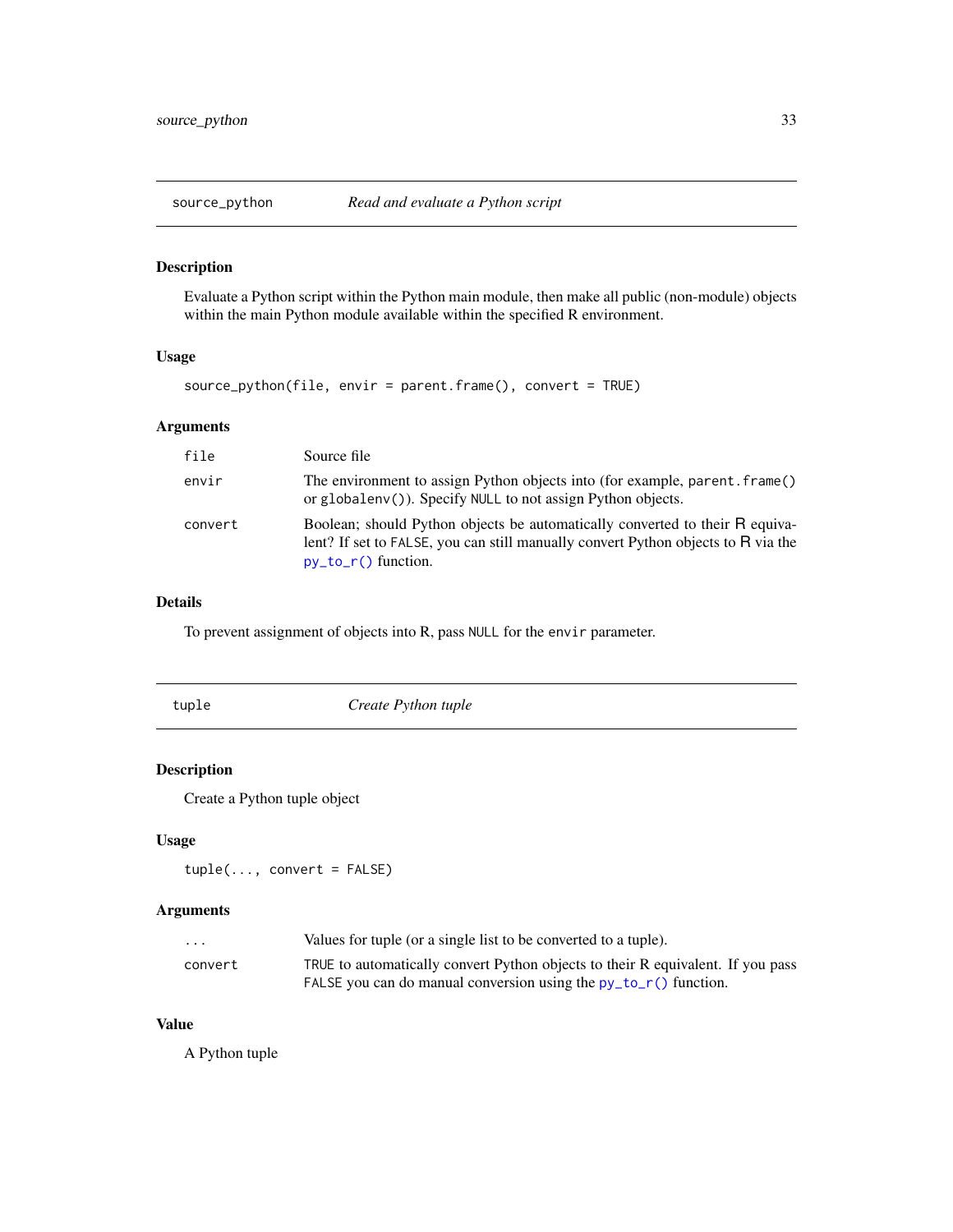#### Note

The returned tuple will not automatically convert its elements from Python to R. You can do manual converstion with the [py\\_to\\_r\(\)](#page-30-1) function or pass convert = TRUE to request automatic conversion.

# use\_python *Configure which version of Python to use*

# **Description**

Configure which version of Python to use

#### Usage

```
use_python(python, required = FALSE)
```

```
use_virtualenv(virtualenv = NULL, required = FALSE)
```

```
use_condaenv(condaenv = NULL, conda = "auto", required = FALSE)
```

```
use_miniconda(condaenv = NULL, required = FALSE)
```
# Arguments

| python     | Path to Python binary                                                                                                                                                                          |
|------------|------------------------------------------------------------------------------------------------------------------------------------------------------------------------------------------------|
| required   | Is this version of Python required? If TRUE then an error occurs if it's not located.<br>Otherwise, the version is taken as a hint only and scanning for other versions will<br>still proceed. |
| virtualenv | Directory of Python virtualeny                                                                                                                                                                 |
| condaeny   | Name of Conda environment                                                                                                                                                                      |
| conda      | Conda executable. Default is "auto", which checks the PATH as well as other<br>standard locations for Anaconda installations.                                                                  |

<span id="page-33-2"></span>virtualenv-tools *Interface to Python Virtual Environments*

# <span id="page-33-1"></span>Description

R functions for managing Python [virtual environments.](https://virtualenv.pypa.io/en/stable/)

<span id="page-33-0"></span>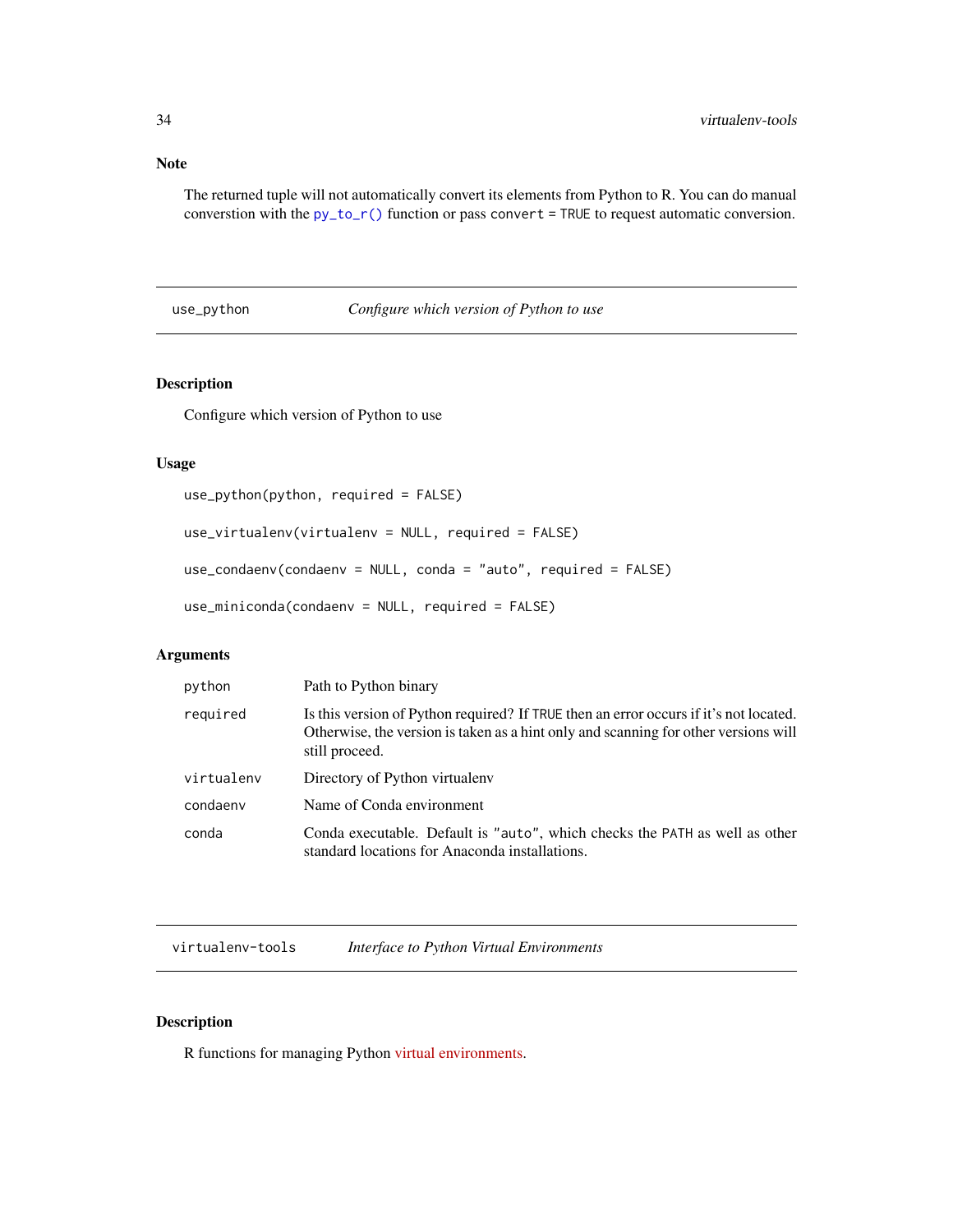# virtualenv-tools 35

# Usage

```
virtualenv_list()
virtualenv_create(
 envname = NULL,
 python = NULL,
 packages = "numpy",
 system_site_packages = getOption("reticulate.virtualenv.system_site_packages",
    default = FALSE))
virtualenv_install(
 envname = NULL,packages,
  ignore_installed = FALSE,
 pip_options = character(),
  ...
\lambdavirtualenv_remove(envname = NULL, packages = NULL, confirm = interactive())
virtualenv_root()
```
virtualenv\_python(envname = NULL)

| envname              | The name of, or path to, a Python virtual environment. If this name contains<br>any slashes, the name will be interpreted as a path; if the name does not contain<br>slashes, it will be treated as a virtual environment within virtual env_root().<br>When NULL, the virtual environment as specified by the RETICULATE_PYTHON_ENV<br>environment variable will be used instead. |  |
|----------------------|------------------------------------------------------------------------------------------------------------------------------------------------------------------------------------------------------------------------------------------------------------------------------------------------------------------------------------------------------------------------------------|--|
| python               | The path to a Python interpreter, to be used with the created virtual environment.<br>When NULL, the Python interpreter associated with the current session will be<br>used.                                                                                                                                                                                                       |  |
| packages             | A set of Python packages to install (via pip install) into the virtual environment,<br>after it has been created. By default, the "numpy" package will be installed, and<br>the pip, setuptools and wheel packages will be updated. Set this to FALSE to<br>avoid installing any packages after the virtual environment has been created.                                          |  |
| system_site_packages |                                                                                                                                                                                                                                                                                                                                                                                    |  |
|                      | Boolean; create new virtual environments with the --system-site-packages<br>flag, thereby allowing those virtual environments to access the system's site<br>packages. Defaults to FALSE.                                                                                                                                                                                          |  |
| ignore_installed     |                                                                                                                                                                                                                                                                                                                                                                                    |  |
|                      | Boolean; ignore previously-installed versions of the requested packages? (This<br>should normally be TRUE, so that pre-installed packages available in the site<br>libraries are ignored and hence packages are installed into the virtual environ-<br>ment.)                                                                                                                      |  |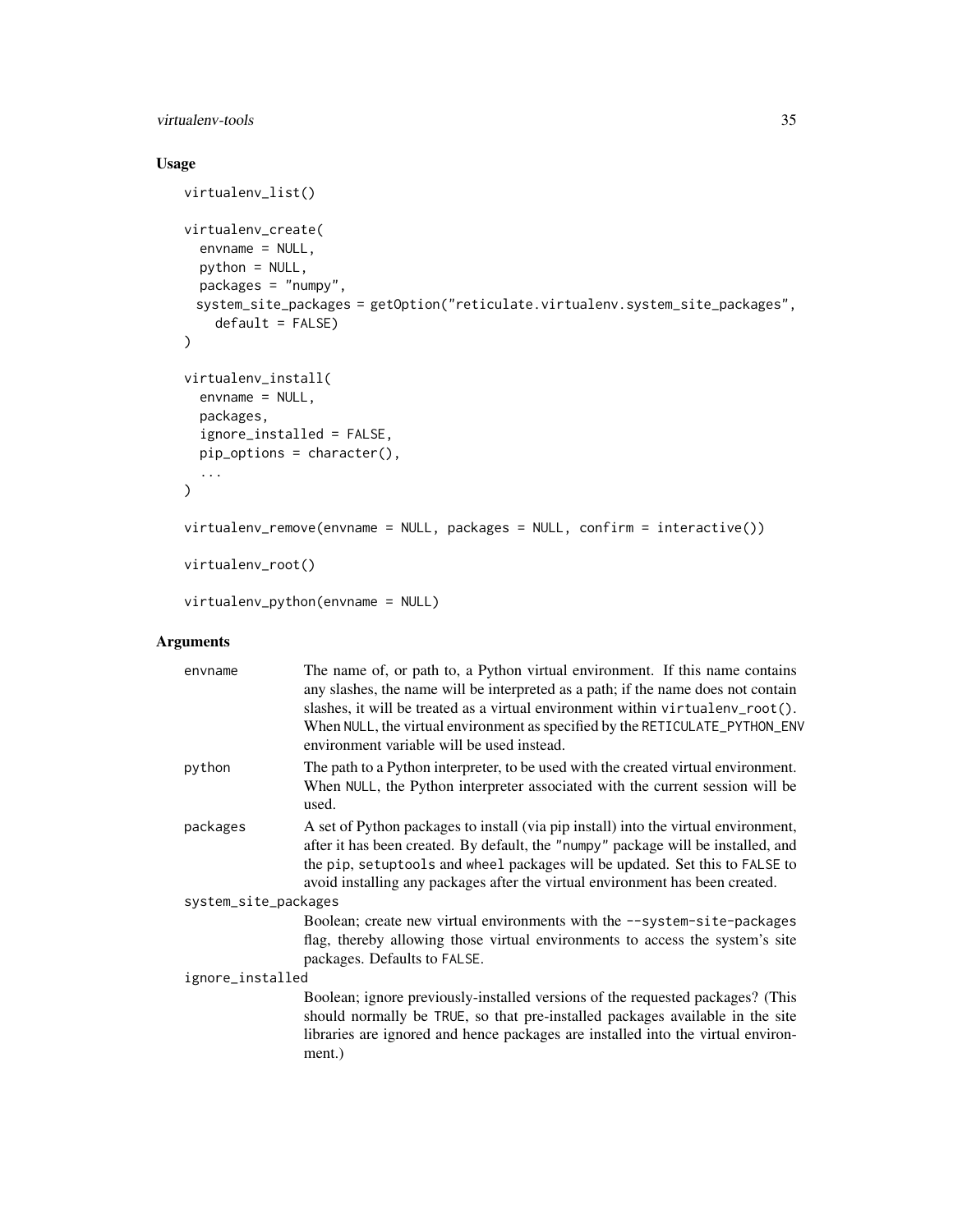<span id="page-35-0"></span>

| pip_options             | An optional character vector of additional command line arguments to be passed |
|-------------------------|--------------------------------------------------------------------------------|
|                         | to pip.                                                                        |
| $\cdot$ $\cdot$ $\cdot$ | Optional arguments; currently ignored for future expansion.                    |
| confirm                 | Boolean; confirm before removing packages or virtual environments?             |

#### Details

Virtual environments are by default located at ~/.virtualenvs (accessed with the virtualenv\_root function). You can change the default location by defining defining the WORKON\_HOME environment variable.

Virtual environment functions are not supported on Windows (the use of [conda environments](#page-0-0) is recommended on Windows).

with.python.builtin.object

*Evaluate an expression within a context.*

# Description

The with method for objects of type python.builtin.object implements the context manager protocol used by the Python with statement. The passed object must implement the [context man](https://docs.python.org/2/reference/datamodel.html#context-managers)[ager](https://docs.python.org/2/reference/datamodel.html#context-managers) (\_\_enter\_\_ and \_\_exit\_\_ methods.

#### Usage

## S3 method for class 'python.builtin.object' with(data,  $expr$ , as = NULL, ...)

| data                    | Context to enter and exit.                                                                             |
|-------------------------|--------------------------------------------------------------------------------------------------------|
| expr                    | Expression to evaluate within the context                                                              |
| as                      | Name of variable to assign context to for the duration of the expression's evalu-<br>ation (optional). |
| $\cdot$ $\cdot$ $\cdot$ | Unused                                                                                                 |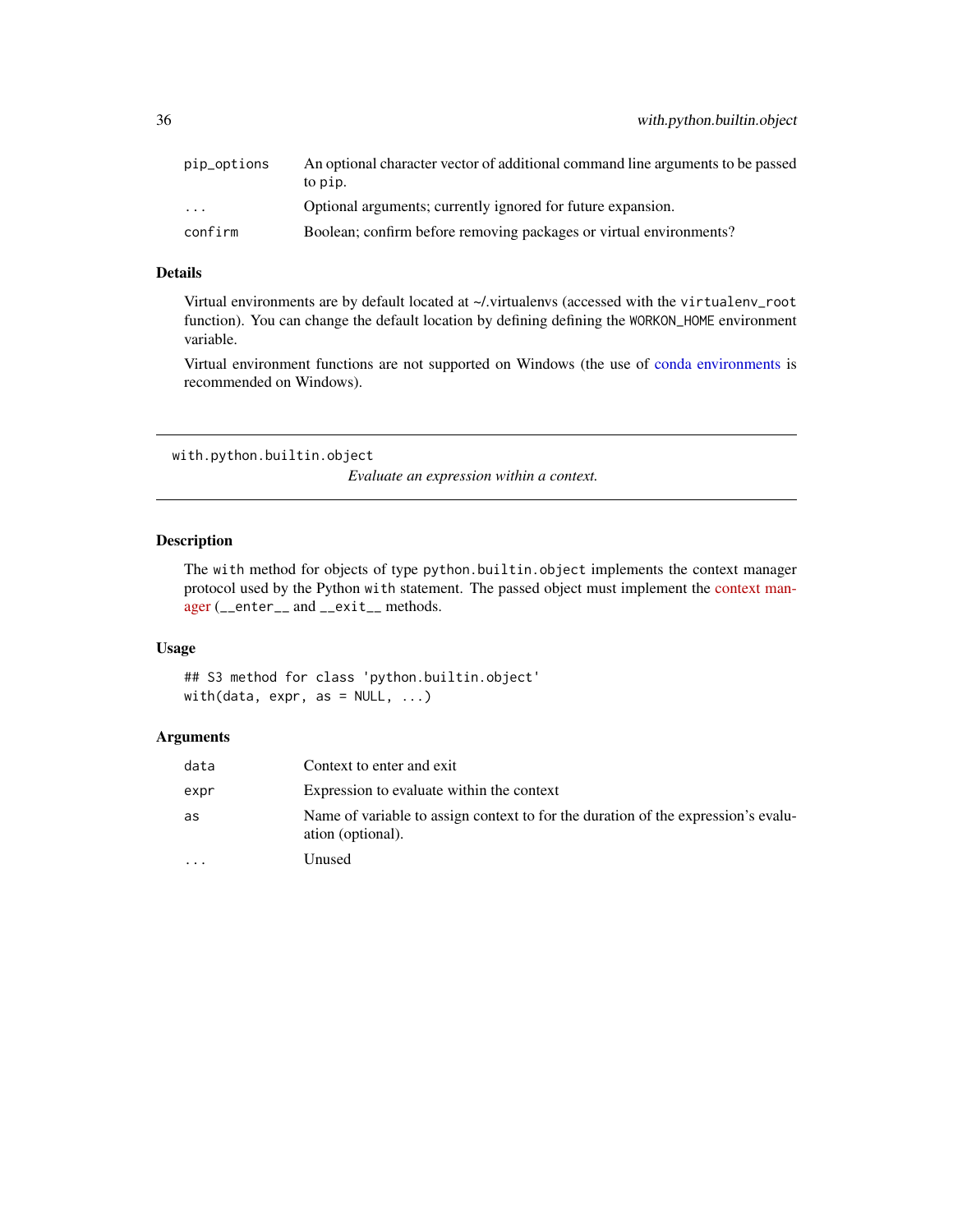# <span id="page-36-0"></span>**Index**

∗ datasets py, [12](#page-11-0) ∗ item-related APIs py\_del\_item, [15](#page-14-0) py\_get\_item, [19](#page-18-0) py\_set\_item, [28](#page-27-0) ∗ miniconda install\_miniconda, [9](#page-8-0) miniconda\_path, [10](#page-9-0) miniconda\_update, [11](#page-10-0)

array\_reshape, [3](#page-2-0) as.character.python.builtin.bytes, [4](#page-3-0) as\_iterator *(*iterate*)*, [9](#page-8-0)

conda environments, *[36](#page-35-0)* conda-tools, *[21](#page-20-0)* conda\_install(), *[21](#page-20-0)* configure\_environment, [5](#page-4-0)

dict, [6](#page-5-0)

eng\_python, [6](#page-5-0)

```
import, 7
import_builtins (import), 7
import_from_path (import), 7
import_main (import), 7
install_miniconda, 9, 10, 11
iter_next (iterate), 9
iterate, 9
```
miniconda\_path, *[9](#page-8-0)*, [10,](#page-9-0) *[11](#page-10-0)* miniconda\_update, *[9,](#page-8-0) [10](#page-9-0)*, [11](#page-10-0)

np\_array, [11](#page-10-0)

py, [12,](#page-11-0) *[32](#page-31-0)* py\_available, [13](#page-12-0) py\_capture\_output, [13](#page-12-0) py\_clear\_last\_error *(*py\_last\_error*)*, [24](#page-23-0)

py\_config, [14](#page-13-0) py\_del\_attr, [14](#page-13-0) py\_del\_item, [15,](#page-14-0) *[19](#page-18-0)*, *[28](#page-27-0)* py\_dict *(*dict*)*, [6](#page-5-0) py\_discover\_config, [15](#page-14-0) py\_ellipsis, [16](#page-15-0) py\_eval *(*py\_run*)*, [26](#page-25-0) py\_func, [16](#page-15-0) py\_function\_custom\_scaffold, [16](#page-15-0) py\_function\_docs(), *[16](#page-15-0)* py\_get\_attr, [18](#page-17-0) py\_get\_attr(), *[8](#page-7-0)* py\_get\_item, *[15](#page-14-0)*, [19,](#page-18-0) *[28](#page-27-0)* py\_has\_attr, [19](#page-18-0) py\_help, [20](#page-19-0)  $py$ \_id,  $20$ py\_install, [21](#page-20-0) py\_is\_null\_xptr, [22](#page-21-0) py\_iterator, [22](#page-21-0) py\_last\_error, [24](#page-23-0) py\_len, [24](#page-23-0) py\_list\_attributes, [25](#page-24-0) py\_load\_object *(*py\_save\_object*)*, [27](#page-26-0) py\_main\_thread\_func, [25](#page-24-0) py\_module\_available, [26](#page-25-0) py\_none, [26](#page-25-0) py\_numpy\_available *(*py\_available*)*, [13](#page-12-0) py\_run, [26](#page-25-0) py\_run\_file *(*py\_run*)*, [26](#page-25-0) py\_run\_string *(*py\_run*)*, [26](#page-25-0) py\_save\_object, [27](#page-26-0) py\_set\_attr, [28](#page-27-0) py\_set\_item, *[15](#page-14-0)*, *[19](#page-18-0)*, [28](#page-27-0) py\_set\_seed, [29](#page-28-0) py\_str, [29](#page-28-0) py\_suppress\_warnings, [30](#page-29-0) py\_to\_r *(*r-py-conversion*)*, [31](#page-30-0) py\_to\_r(), *[6,](#page-5-0) [7](#page-6-0)*, *[27](#page-26-0)*, *[31](#page-30-0)*, *[33,](#page-32-0) [34](#page-33-0)* py\_unicode, [30](#page-29-0)